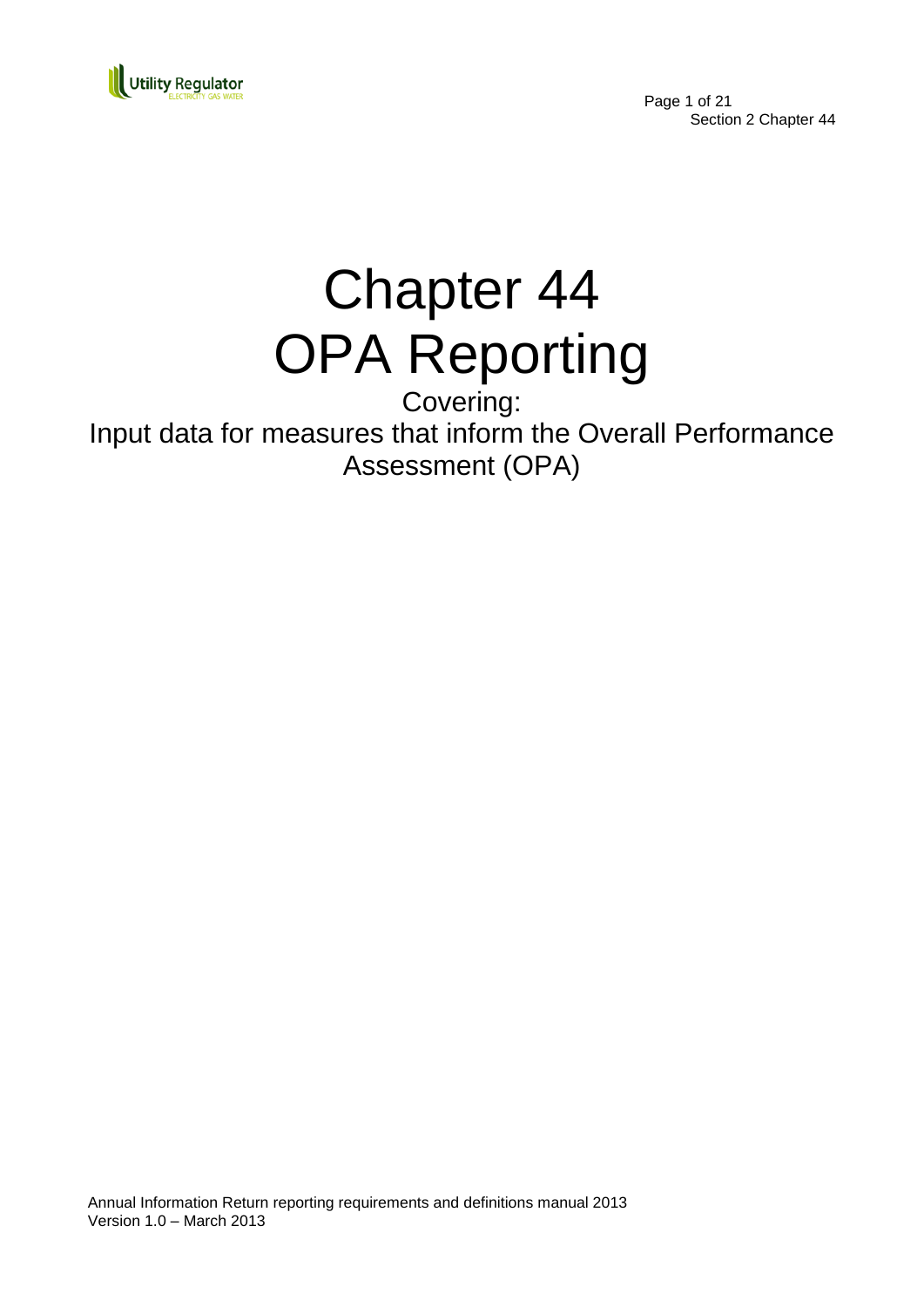

## **Chapter 44 OPA Reporting**

This table consists of 63 lines with five main headings. The information is used to inform the Overall Performance Assessment conducted by the regulator. The OPA is used to illustrate how the company is performing in various aspects of its operations and the score is compared to companies in both England and Wales. The data are requested in this table so that all the necessary figures are contained in one location meaning it is much easier to retrieve the data.

The five sections of the table include:

#### **A Water Supply**

This section contains data which affect the water supply including DG2 properties with low pressure, DG3 properties affected by unplanned interruptions and the drinking water quality provided by NI Water.

#### **B Sewerage Service**

This section reports on sewer flooding due to both overloaded sewers and other causes. It also records the properties which are on the flooding register. These DG5 measures in each case calculate the percentage of domestic properties flooded or at risk of flooding for the appropriate measure.

#### **C Security of Supply**

This section reports on the security of supply of water within Northern Ireland. It records the hosepipe restrictions imposed on customers, performance against leakage targets, and its records how well the company has met its objectives with respect to securing supply of water.

#### **D Customer Service**

This sections reports on customer service. This includes DG6–DG9, response to billing contacts, response to written complaints, billing metered customers and telephone contact. This area factors customer experience into the OPA. The assessed customer service measures (i.e. compensation policy, debt collection etc) are not yet included in the table as they have yet to be developed fully.

### **E Environmental Performance**

This section reports on pollutions incidents for both sewage and water. The table records how many incidents were of category High and Medium or Low classification. It also reports how much sludge was disposed in an unsatisfactory method and records non-compliant STW"s.

#### **Company commentary**

Within the commentary NI Water should provide further information on various areas of the table where necessary. They should:

- Comment on any adjustments which have been made to company targets;
- Structure the commentary under the table headings used in line guidance below;
- Provide commentary on input cells not covered elsewhere in the AIR.
- Not provide commentary where it is otherwise explained.
- Report each category of pollution incidents individually so that there is a breakdown of High, Medium and Low incidents for both water and sewage so that they can be differentiated.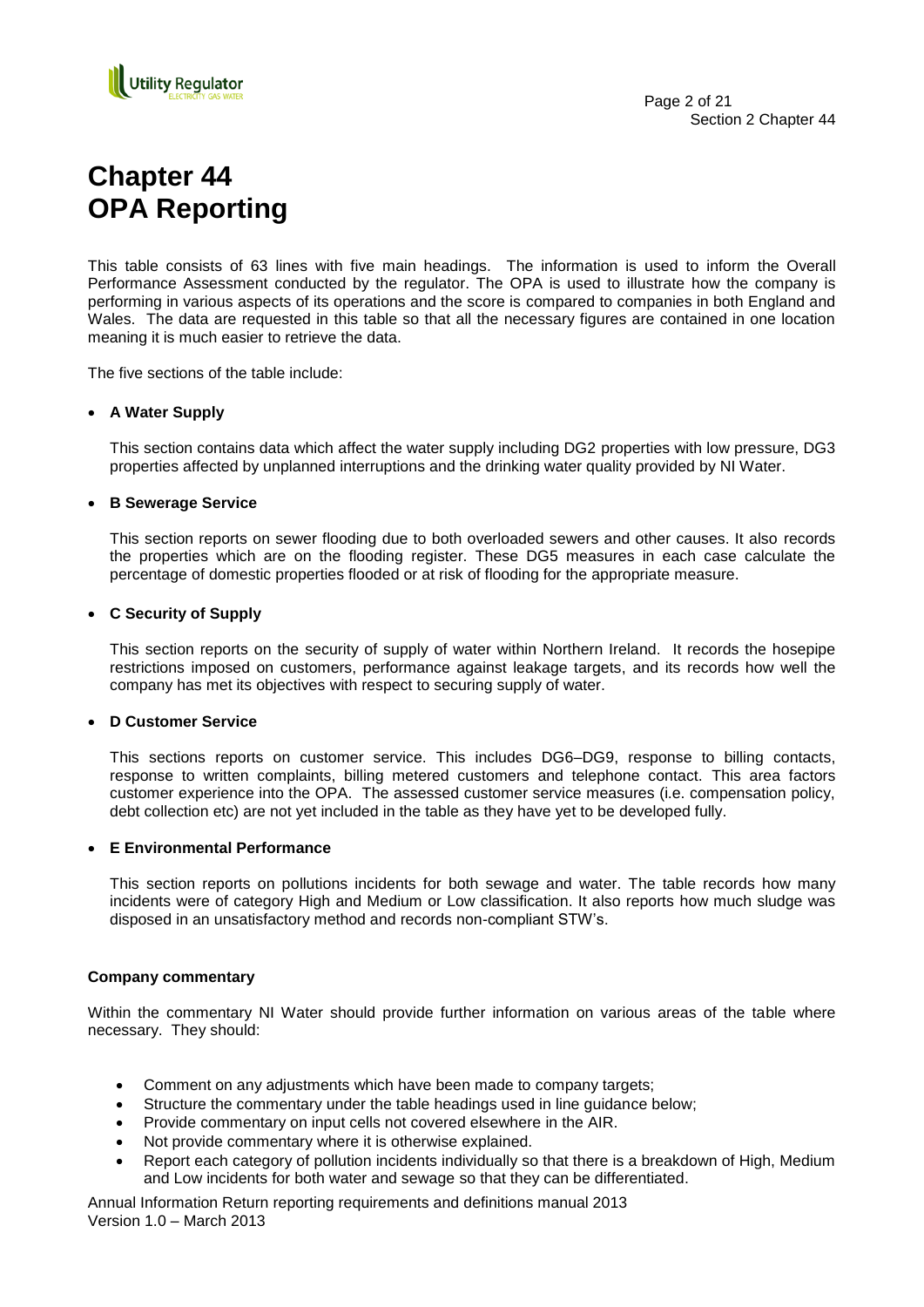

Page 3 of 21 Section 2 Chapter 44

#### **Guidance to Reporter**

The Reporter is not required to audit this table as the figures are audited elsewhere throughout the Annual Information Return.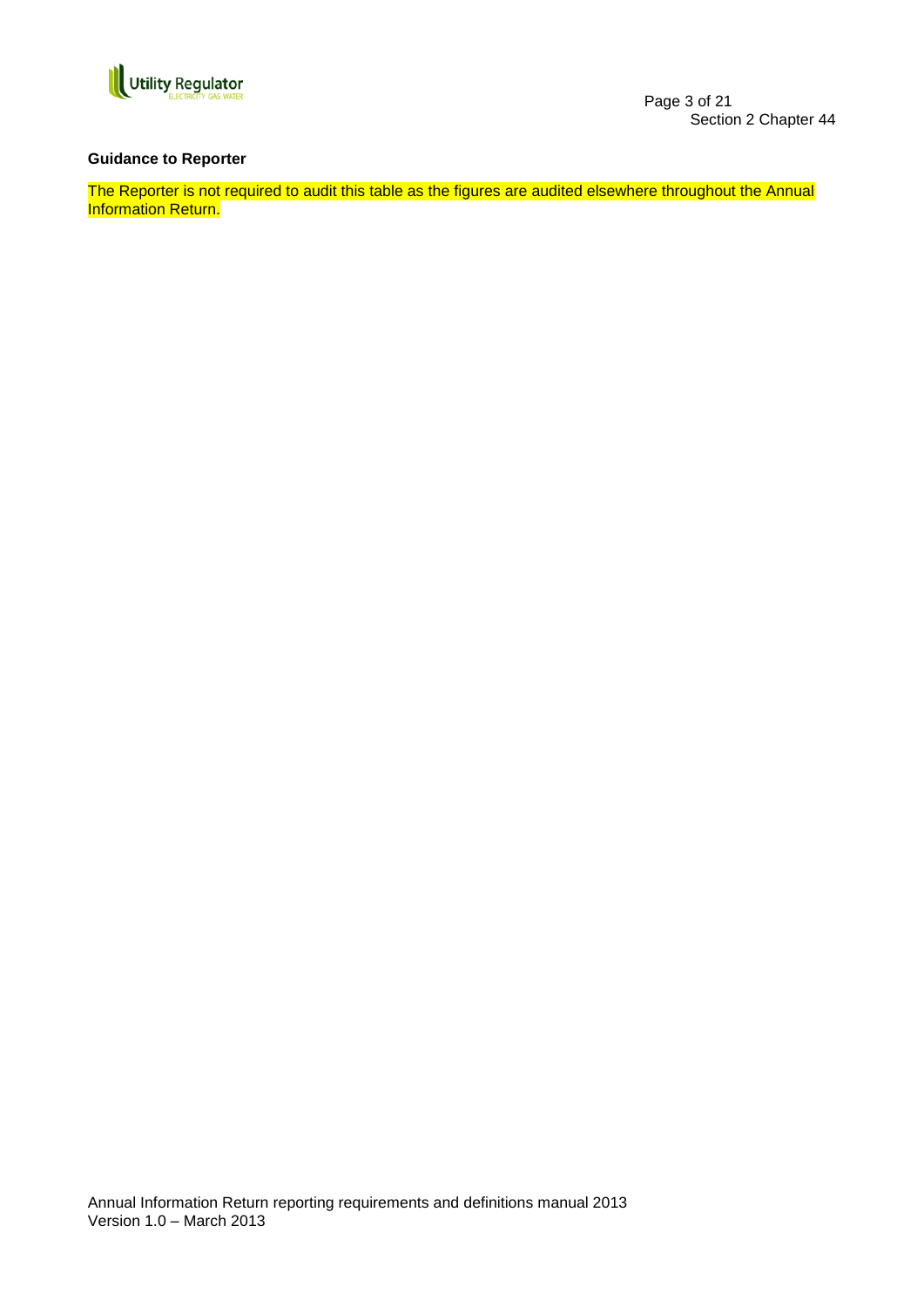

## **Table 44 line definitions**

## **A WATER SUPPLY**

## **DG2 PROPERTIES RECEIVING PRESSURE/FLOW BELOW REFERENCE LEVEL**

|                        | Total connected properties at year end                                                                                                                                                                                                                                                                                                                                                                                                                                                                                             | 000 | 1dp. |
|------------------------|------------------------------------------------------------------------------------------------------------------------------------------------------------------------------------------------------------------------------------------------------------------------------------------------------------------------------------------------------------------------------------------------------------------------------------------------------------------------------------------------------------------------------------|-----|------|
| <b>Definition</b>      | DG2: The total number of properties (domestic and non-domestic)<br>connected to the distribution system at the end of the report year.<br>This must include properties which are connected but not billed<br>(for example, temporarily unoccupied) but should exclude<br>properties which have been permanently disconnected.<br>A group of properties supplied by a single connection should be<br>counted as several properties. They should only be treated as a<br>single property if a single bill covers the whole property. |     |      |
| <b>Primary Purpose</b> | Informing calculation of OPA score for levels of service.                                                                                                                                                                                                                                                                                                                                                                                                                                                                          |     |      |
| <b>Processing rule</b> | Copied T2 L1                                                                                                                                                                                                                                                                                                                                                                                                                                                                                                                       |     |      |
| <b>Responsibility</b>  | Comparative Efficiency & Performance Team                                                                                                                                                                                                                                                                                                                                                                                                                                                                                          |     |      |

|                        | Properties below reference level at end of year                                                                                                                                                                                                                      | nr | 0dp |
|------------------------|----------------------------------------------------------------------------------------------------------------------------------------------------------------------------------------------------------------------------------------------------------------------|----|-----|
| <b>Definition</b>      | DG2: This is the 'headline' DG2 figure and represents the total<br>number of properties in the company's area of water supply which,<br>at the end of the year, have received and are likely to continue to<br>receive a pressure or flow below the reference level. |    |     |
| <b>Primary Purpose</b> | Informing calculation of OPA score for levels of service.                                                                                                                                                                                                            |    |     |
| <b>Processing rule</b> | Copied T <sub>2</sub> L <sub>3</sub>                                                                                                                                                                                                                                 |    |     |
| <b>Responsibility</b>  | Comparative Efficiency & Performance Team                                                                                                                                                                                                                            |    |     |

|                        | % of total properties at risk of low pressure                                                                                                                                 | % | 2dp |
|------------------------|-------------------------------------------------------------------------------------------------------------------------------------------------------------------------------|---|-----|
| <b>Definition</b>      | DG2: An assessment based on the number of properties<br>served at risk of receiving pressure below the reference<br>level, expressed as a percentage of the total properties. |   |     |
| <b>Primary Purpose</b> | Informing calculation of OPA score for levels of service.                                                                                                                     |   |     |
| <b>Processing rule</b> | Calculated: (L2/{L1*1000}) * 100                                                                                                                                              |   |     |
| <b>Responsibility</b>  | Comparative Efficiency & Performance Team                                                                                                                                     |   |     |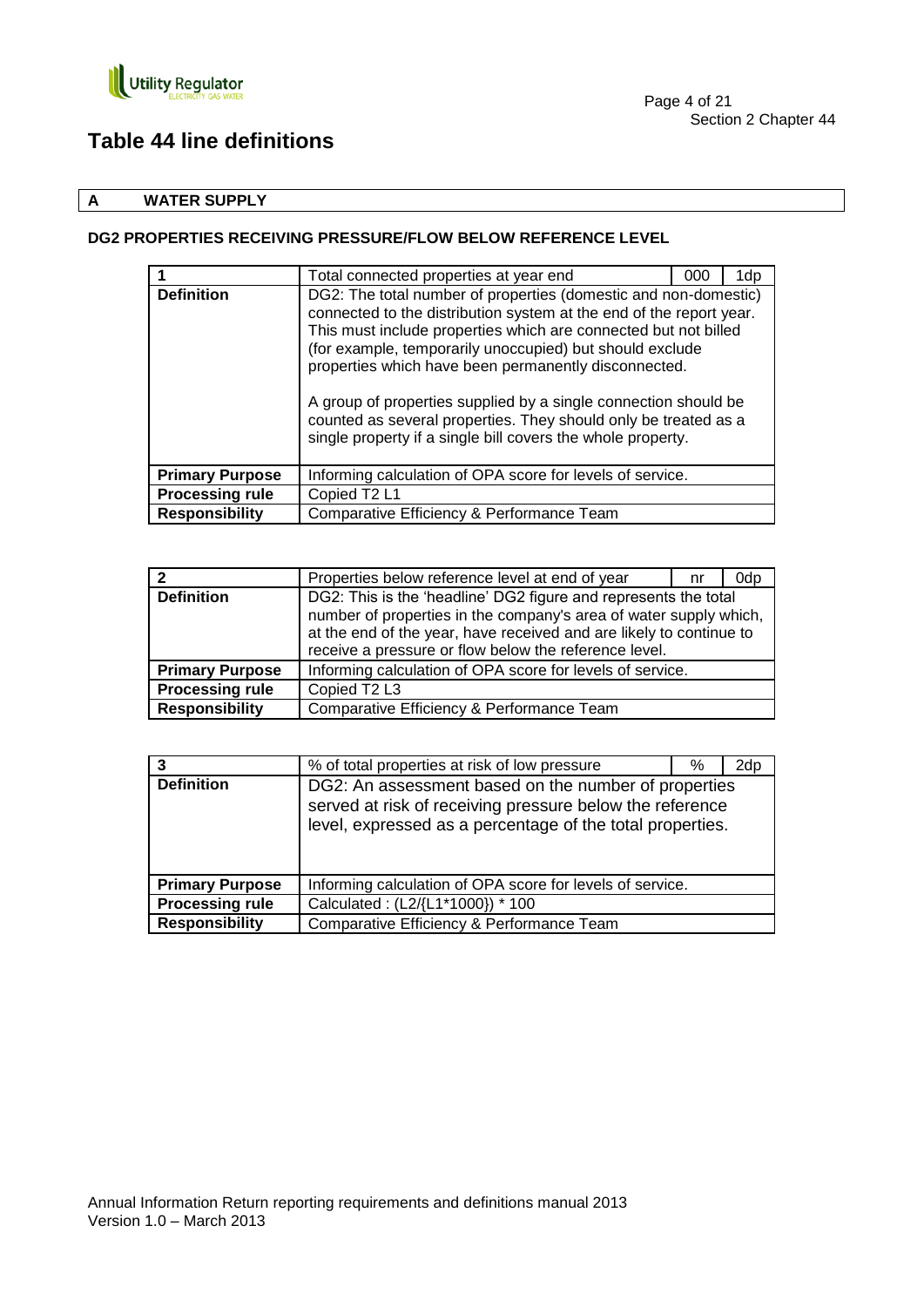

## **DG3 PROPERTIES AFFECTED BY UNPLANNED INTERRUPTIONS**

|                        | More than 6 hours                                                                                                                                                                                                                                                                                                                                                                                                             | nr | 0dp |
|------------------------|-------------------------------------------------------------------------------------------------------------------------------------------------------------------------------------------------------------------------------------------------------------------------------------------------------------------------------------------------------------------------------------------------------------------------------|----|-----|
| <b>Definition</b>      | DG3: The number of properties affected by interruptions of more<br>than six hours' duration to supply which are unplanned, unwarned<br>(excluding overruns of planned and warned interruptions) except<br>for those caused directly by third parties which should be reported<br>in table 2 line 14 (third party interruptions). It includes interruptions<br>for which customers are notified less than 48 hours in advance. |    |     |
| <b>Primary Purpose</b> | Informing calculation of OPA score for levels of service.                                                                                                                                                                                                                                                                                                                                                                     |    |     |
| <b>Processing rule</b> | Copied T2 L6                                                                                                                                                                                                                                                                                                                                                                                                                  |    |     |
| <b>Responsibility</b>  | Comparative Efficiency & Performance Team                                                                                                                                                                                                                                                                                                                                                                                     |    |     |

| 5                      | More than 12 hours                                                                                                                                                                                                                                                                                                                                                                                                                  | nr | 0dp |
|------------------------|-------------------------------------------------------------------------------------------------------------------------------------------------------------------------------------------------------------------------------------------------------------------------------------------------------------------------------------------------------------------------------------------------------------------------------------|----|-----|
| <b>Definition</b>      | DG3: The number of properties affected by interruptions of more<br>than twelve hours' duration to supply which are unplanned,<br>unwarned (excluding overruns of planned and warned<br>interruptions) except for those caused directly by third parties<br>which should be reported in table 2 line 15 (third party<br>interruptions). It includes interruptions for which customers are<br>notified less than 48 hours in advance. |    |     |
| <b>Primary Purpose</b> | Informing calculation of OPA score for levels of service.                                                                                                                                                                                                                                                                                                                                                                           |    |     |
| <b>Processing rule</b> | Copied T2 L7                                                                                                                                                                                                                                                                                                                                                                                                                        |    |     |
| <b>Responsibility</b>  | Comparative Efficiency & Performance Team                                                                                                                                                                                                                                                                                                                                                                                           |    |     |

| 6                      | More than 24 hours                                                                                                                                                                                                                                                                                                                                                                                                                         | nr | 0dp |
|------------------------|--------------------------------------------------------------------------------------------------------------------------------------------------------------------------------------------------------------------------------------------------------------------------------------------------------------------------------------------------------------------------------------------------------------------------------------------|----|-----|
| <b>Definition</b>      | DG3: The number of properties affected by interruptions to water<br>supplies of greater than 24 hours' duration which are unplanned,<br>unwarned (excluding overruns of planned and warned<br>interruptions) except for those caused directly by third parties<br>which should be reported in table 2 line 16 (third party<br>interruptions). It includes interruptions for which customers are<br>notified less than 48 hours in advance. |    |     |
| <b>Primary Purpose</b> | Informing calculation of OPA score for levels of service.                                                                                                                                                                                                                                                                                                                                                                                  |    |     |
| <b>Processing rule</b> | Copied T2 L8                                                                                                                                                                                                                                                                                                                                                                                                                               |    |     |
| <b>Responsibility</b>  | Comparative Efficiency & Performance Team                                                                                                                                                                                                                                                                                                                                                                                                  |    |     |

|                        | Total connected properties at year end                                                                                                                                                                                                                                                                                                                                                                                                                                                                                             | nr | 0dp |
|------------------------|------------------------------------------------------------------------------------------------------------------------------------------------------------------------------------------------------------------------------------------------------------------------------------------------------------------------------------------------------------------------------------------------------------------------------------------------------------------------------------------------------------------------------------|----|-----|
| <b>Definition</b>      | DG2: The total number of properties (domestic and non-domestic)<br>connected to the distribution system at the end of the report year.<br>This must include properties which are connected but not billed<br>(for example, temporarily unoccupied) but should exclude<br>properties which have been permanently disconnected.<br>A group of properties supplied by a single connection should be<br>counted as several properties. They should only be treated as a<br>single property if a single bill covers the whole property. |    |     |
| <b>Primary Purpose</b> | Informing calculation of OPA score for levels of service.                                                                                                                                                                                                                                                                                                                                                                                                                                                                          |    |     |
| <b>Processing rule</b> | Calculated: L1 * 1000                                                                                                                                                                                                                                                                                                                                                                                                                                                                                                              |    |     |
| <b>Responsibility</b>  | Comparative Efficiency & Performance Team                                                                                                                                                                                                                                                                                                                                                                                                                                                                                          |    |     |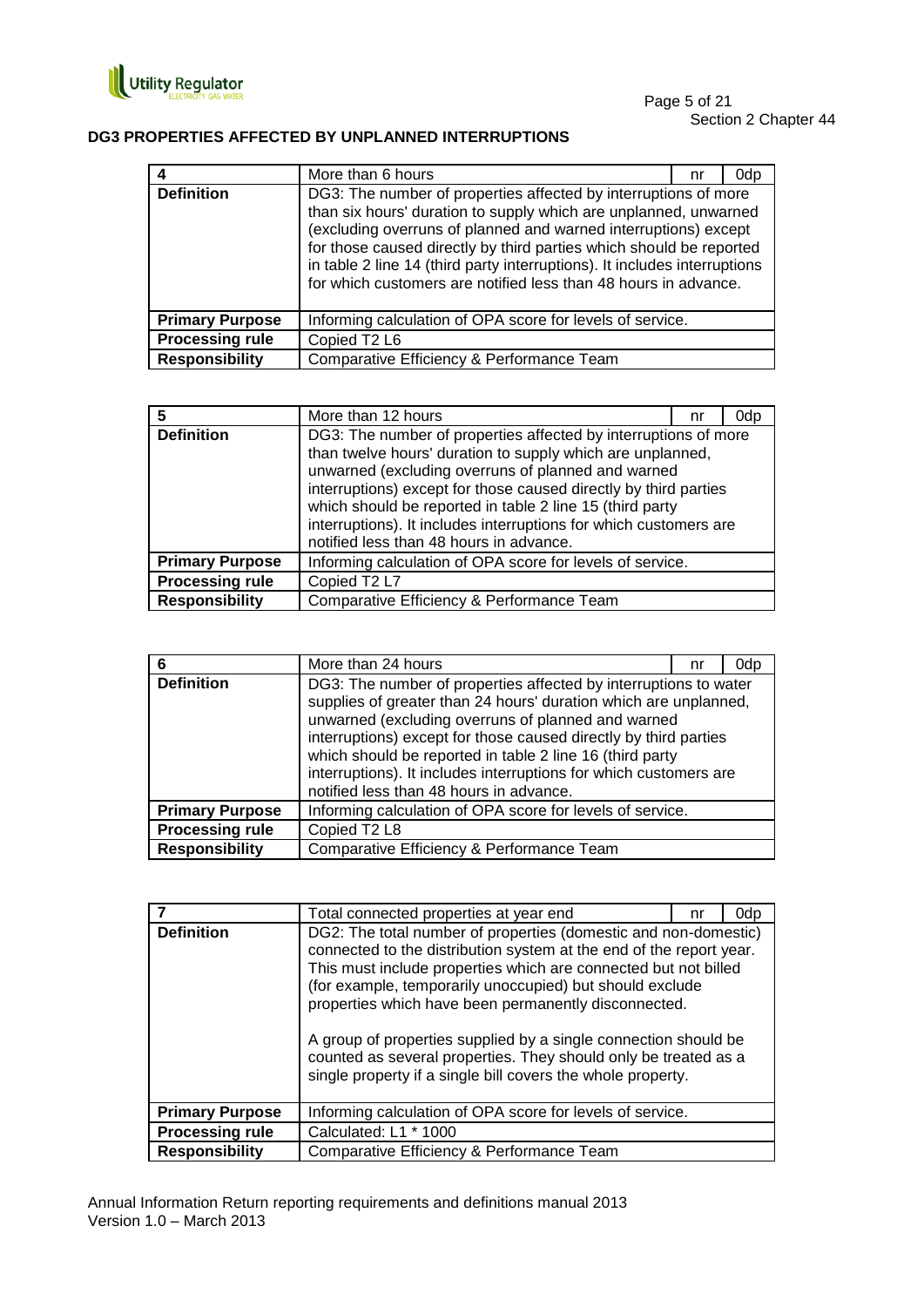

| 8                      | OPA supply interruptions                                                                       | nr | 2dp |
|------------------------|------------------------------------------------------------------------------------------------|----|-----|
| <b>Definition</b>      | Calculation of the OPA value used for incorporation into the<br>unplanned interruptions score. |    |     |
| <b>Primary Purpose</b> | Informing calculation of OPA score for levels of service.                                      |    |     |
| <b>Processing rule</b> | Calculated: ((L4 / L7) * 100) + ((L5 / L7) * 100) +                                            |    |     |
|                        | $(((L6 / L7) * 100)^*2)$                                                                       |    |     |
| <b>Responsibility</b>  | Comparative Efficiency & Performance Team                                                      |    |     |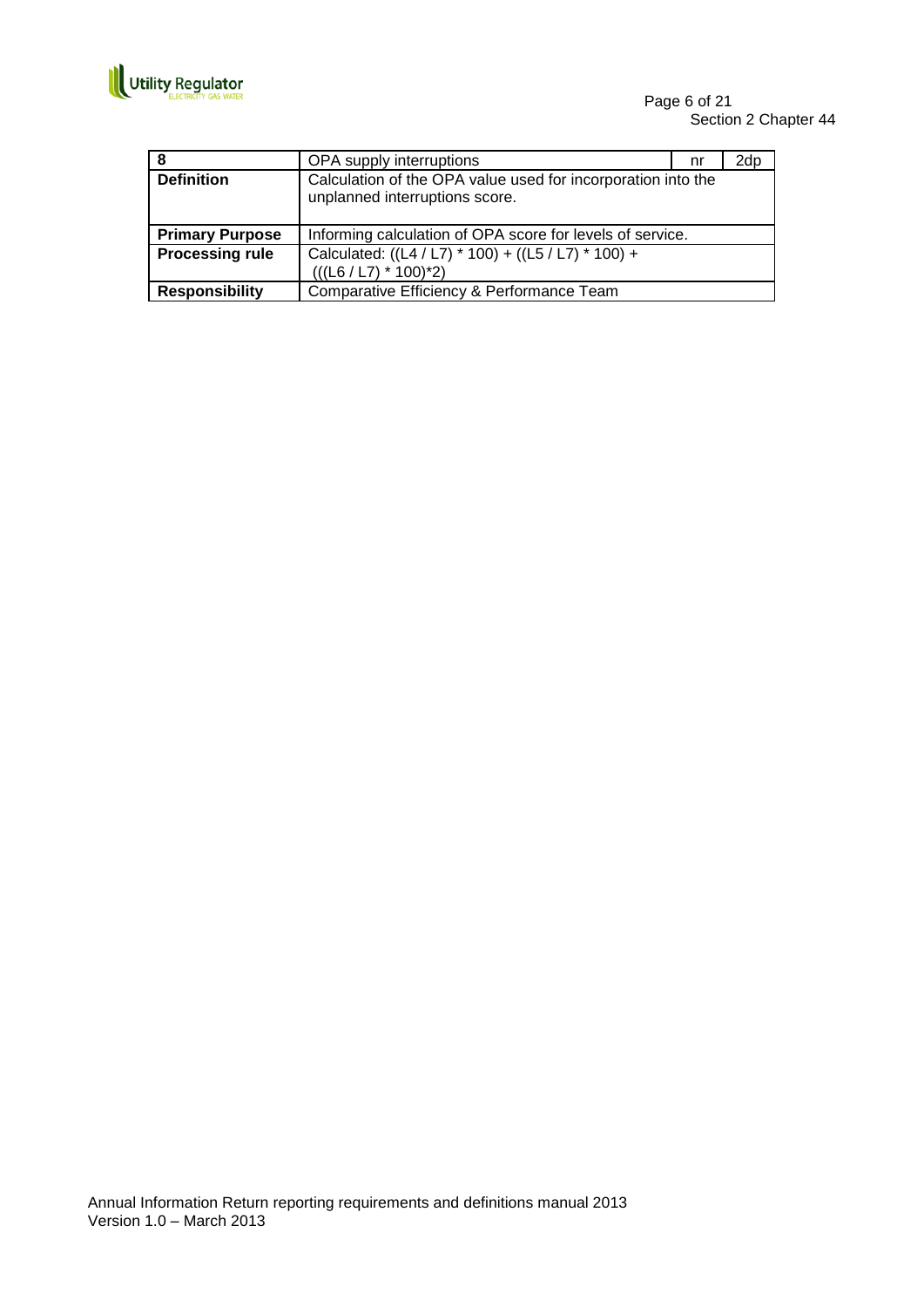

## **DRINKING WATER QUALITY**

| 9                      | % Mean Zonal Compliance for Iron                                                                                                                                                                                                                                                                                                                                                                                     | % | 2dp |
|------------------------|----------------------------------------------------------------------------------------------------------------------------------------------------------------------------------------------------------------------------------------------------------------------------------------------------------------------------------------------------------------------------------------------------------------------|---|-----|
| <b>Definition</b>      | The average of the zonal percentage compliance values of all<br>water supply zones for iron in the calendar year.<br>The zonal percentage compliance is the percentage of sample<br>results from consumers' taps in each supply zone which comply<br>with the PCV for iron.<br>This is the same data reported on a calendar year basis by DWI in<br>the annual report on Drinking Water Quality in Northern Ireland. |   |     |
| <b>Primary Purpose</b> | Informing calculation of OPA score for levels of service.                                                                                                                                                                                                                                                                                                                                                            |   |     |
| <b>Processing rule</b> | $Input - DWI (NI)$                                                                                                                                                                                                                                                                                                                                                                                                   |   |     |
| <b>Responsibility</b>  | Comparative Efficiency and Performance Team                                                                                                                                                                                                                                                                                                                                                                          |   |     |

| 10                     | % Mean Zonal Compliance for Manganese                                                                                                                       | % | 2dp |  |
|------------------------|-------------------------------------------------------------------------------------------------------------------------------------------------------------|---|-----|--|
| <b>Definition</b>      | The average of the zonal percentage compliance values of all<br>water supply zones for manganese in the calendar year.                                      |   |     |  |
|                        | The zonal percentage compliance is the percentage of sample<br>results from consumers' taps in each supply zone which comply<br>with the PCV for manganese. |   |     |  |
|                        | This is the same data reported on a calendar year basis by DWI in<br>the annual report on Drinking Water Quality in Northern Ireland.                       |   |     |  |
| <b>Primary Purpose</b> | Informing calculation of OPA score for levels of service.                                                                                                   |   |     |  |
| <b>Processing rule</b> | Input - DWI (NI)                                                                                                                                            |   |     |  |
| <b>Responsibility</b>  | Comparative Efficiency and Performance Team                                                                                                                 |   |     |  |

| 11                     | % Mean Zonal Compliance for Aluminium                                                                                                                                                                                                                                                                                                                                                                                          | % | 2dp |
|------------------------|--------------------------------------------------------------------------------------------------------------------------------------------------------------------------------------------------------------------------------------------------------------------------------------------------------------------------------------------------------------------------------------------------------------------------------|---|-----|
| <b>Definition</b>      | The average of the zonal percentage compliance values of all<br>water supply zones for aluminium in the calendar year.<br>The zonal percentage compliance is the percentage of sample<br>results from consumers' taps in each supply zone which comply<br>with the PCV for aluminium.<br>This is the same data reported on a calendar year basis by DWI in<br>the annual report on Drinking Water Quality in Northern Ireland. |   |     |
| <b>Primary Purpose</b> | Informing calculation of OPA score for levels of service.                                                                                                                                                                                                                                                                                                                                                                      |   |     |
| <b>Processing rule</b> | Input – DWI (NI)                                                                                                                                                                                                                                                                                                                                                                                                               |   |     |
| <b>Responsibility</b>  | Comparative Efficiency and Performance Team                                                                                                                                                                                                                                                                                                                                                                                    |   |     |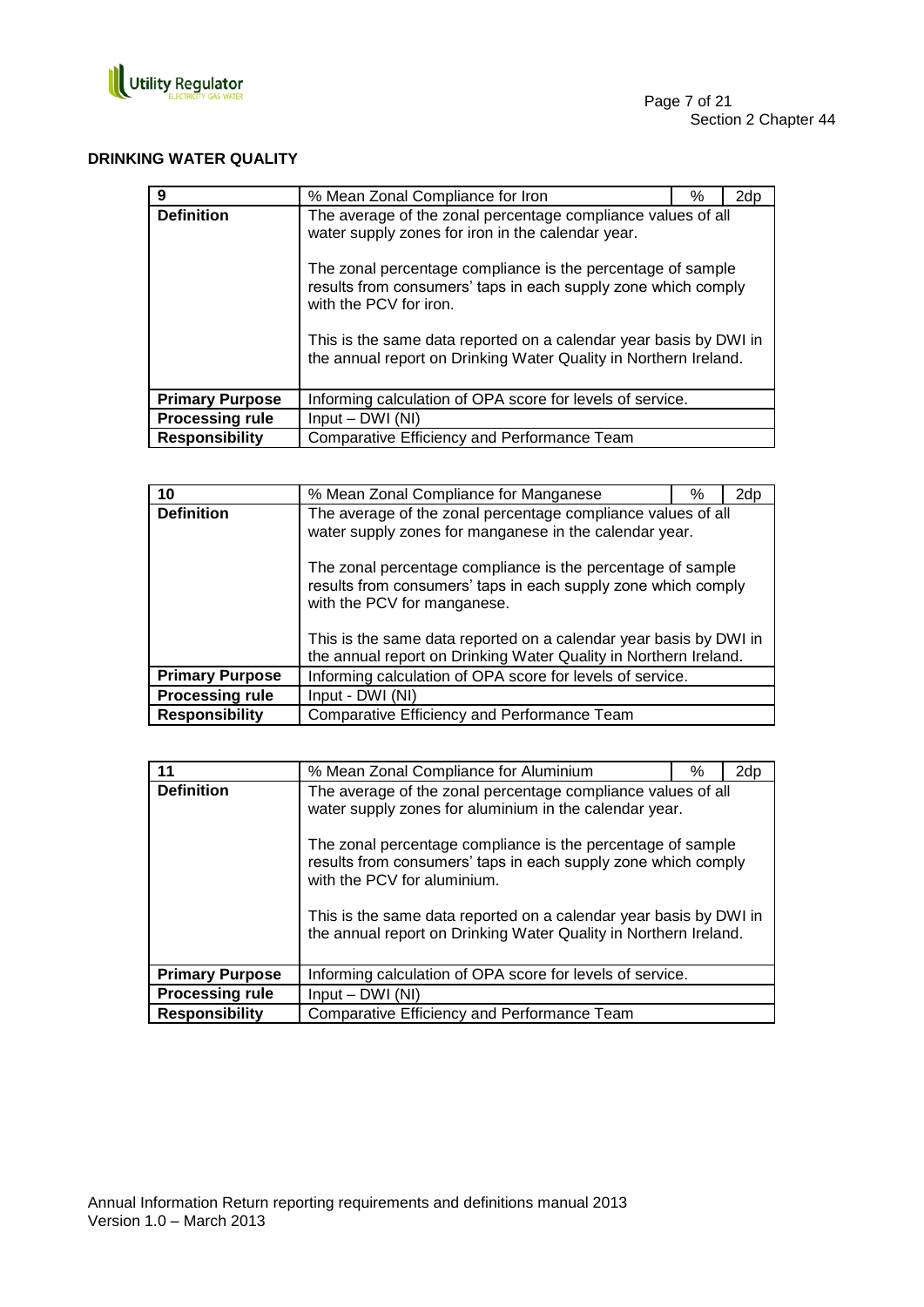

| 12                     | % Mean Zonal Compliance for Turbidity                                                                                                                                                                                                                                                 | ℅ | 2dp |
|------------------------|---------------------------------------------------------------------------------------------------------------------------------------------------------------------------------------------------------------------------------------------------------------------------------------|---|-----|
| <b>Definition</b>      | The average of the zonal percentage compliance values of all<br>water supply zones for turbidity in the calendar year.<br>The zonal percentage compliance is the percentage of sample<br>results from consumers' taps in each supply zone which comply<br>with the PCV for turbidity. |   |     |
|                        | This is the same data reported on a calendar year basis by DWI in<br>the annual report on Drinking Water Quality in Northern Ireland.                                                                                                                                                 |   |     |
| <b>Primary Purpose</b> | Informing calculation of OPA score for levels of service.                                                                                                                                                                                                                             |   |     |
| <b>Processing rule</b> | $Input - DWI (NI)$                                                                                                                                                                                                                                                                    |   |     |
| <b>Responsibility</b>  | Comparative Efficiency and Performance Team                                                                                                                                                                                                                                           |   |     |

| 13                     | % Mean Zonal Compliance for Faecal Coliforms                                                                                                                                                                                                                                                                                                                                                                                                 | % | 2dp |  |
|------------------------|----------------------------------------------------------------------------------------------------------------------------------------------------------------------------------------------------------------------------------------------------------------------------------------------------------------------------------------------------------------------------------------------------------------------------------------------|---|-----|--|
| <b>Definition</b>      | The average of the zonal percentage compliance values of all<br>water supply zones for Faecal Coliforms in the calendar year.<br>The zonal percentage compliance is the percentage of sample<br>results from consumers' taps in each supply zone which comply<br>with the PCV for Faecal Coliforms.<br>This is the same data reported on a calendar year basis by DWI in<br>the annual report on Drinking Water Quality in Northern Ireland. |   |     |  |
| <b>Primary Purpose</b> | Informing calculation of OPA score for levels of service.                                                                                                                                                                                                                                                                                                                                                                                    |   |     |  |
| <b>Processing rule</b> | $Input - DWI (NI)$                                                                                                                                                                                                                                                                                                                                                                                                                           |   |     |  |
| <b>Responsibility</b>  | Comparative Efficiency and Performance Team                                                                                                                                                                                                                                                                                                                                                                                                  |   |     |  |

| 14                     | % Mean Zonal Compliance for Trihalomethanes                                                                                                                                                                                                                                                                                                      | ℅ | 2dp |
|------------------------|--------------------------------------------------------------------------------------------------------------------------------------------------------------------------------------------------------------------------------------------------------------------------------------------------------------------------------------------------|---|-----|
| <b>Definition</b>      | The average of the zonal percentage compliance values of all<br>water supply zones for THMs in the calendar year.<br>The zonal percentage compliance is the percentage of sample<br>results from consumers' taps in each supply zone which comply<br>with the PCV for THMs.<br>This is the same data reported on a calendar year basis by DWI in |   |     |
|                        | the annual report on Drinking Water Quality in Northern Ireland.                                                                                                                                                                                                                                                                                 |   |     |
| <b>Primary Purpose</b> | Informing calculation of OPA score for levels of service.                                                                                                                                                                                                                                                                                        |   |     |
| <b>Processing rule</b> | $Input - DWI (NI)$                                                                                                                                                                                                                                                                                                                               |   |     |
| <b>Responsibility</b>  | Comparative Efficiency and Performance Team                                                                                                                                                                                                                                                                                                      |   |     |

| 15                     | Average overall MZC Figure                                | nr | 2dp |
|------------------------|-----------------------------------------------------------|----|-----|
| <b>Definition</b>      | Average of all the OPI 6 MZC figures                      |    |     |
|                        |                                                           |    |     |
| <b>Primary Purpose</b> | Informing calculation of OPA score for levels of service. |    |     |
| <b>Processing rule</b> | Calculated: $((sum(L9-14))/6)$                            |    |     |
| <b>Responsibility</b>  | Comparative Efficiency and Performance Team               |    |     |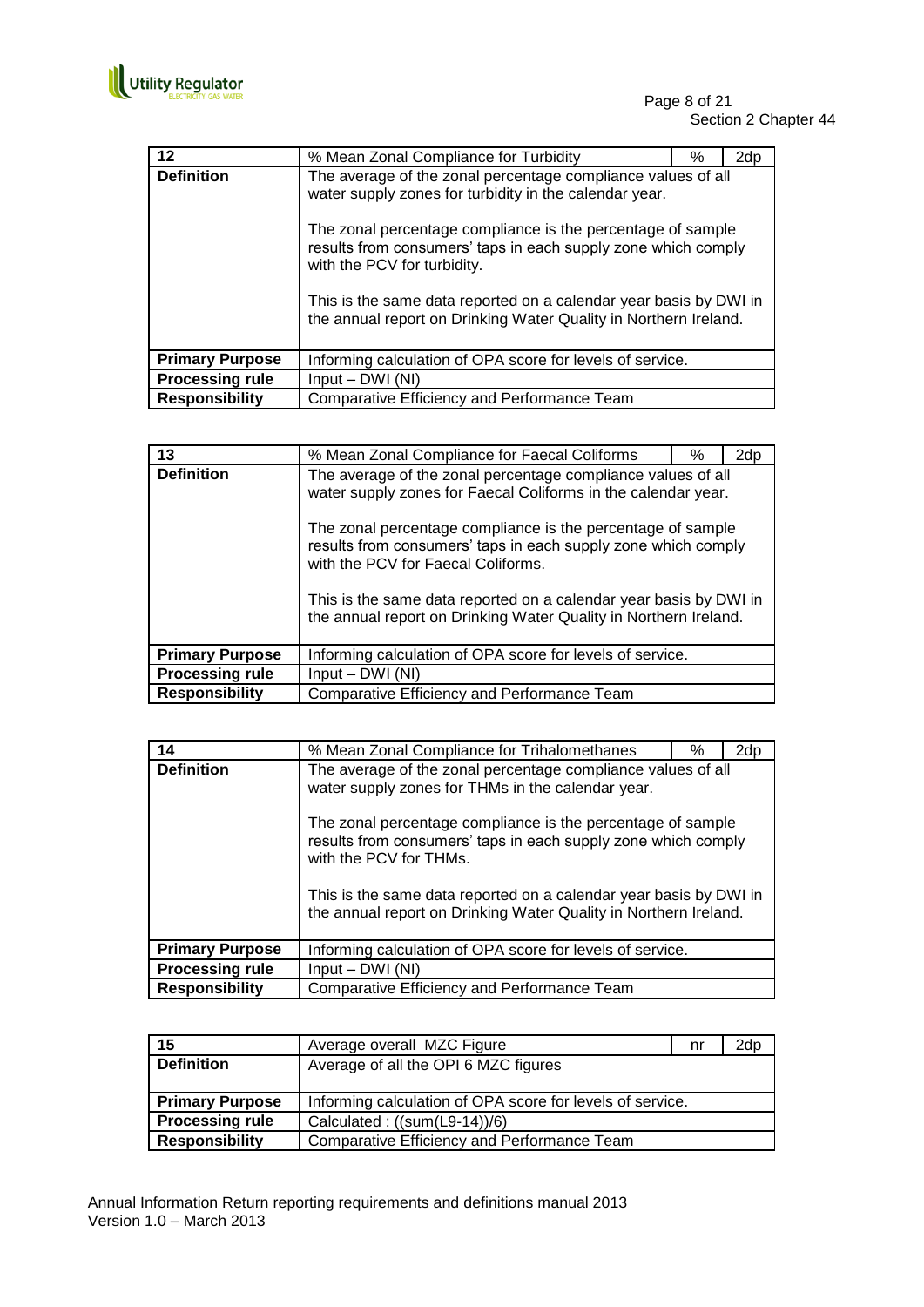

## **B SEWERAGE SERVICE**

## **DG5 SEWER FLOODING - OVERLOADED**

| 16                     | Flooding incidents in the year (overloaded sewers)                                                                                                                                    | nr | 0dp |
|------------------------|---------------------------------------------------------------------------------------------------------------------------------------------------------------------------------------|----|-----|
| <b>Definition</b>      | The number of incidents of internal flooding caused by overloaded<br>sewers. This should include properties where an uninhabited<br>cellar is the only part affected by the flooding. |    |     |
| <b>Primary Purpose</b> | Informing calculation of OPA score for levels of service.                                                                                                                             |    |     |
| <b>Processing rule</b> | Copied: T3L3                                                                                                                                                                          |    |     |
| <b>Responsibility</b>  | Comparative Efficiency & Performance Team                                                                                                                                             |    |     |

| 17                     | Flooding incidents (overloaded sewers attributed to<br>severe weather)                                                                                                                                                                                                                                                                                                                | nr | 0dp |  |
|------------------------|---------------------------------------------------------------------------------------------------------------------------------------------------------------------------------------------------------------------------------------------------------------------------------------------------------------------------------------------------------------------------------------|----|-----|--|
| <b>Definition</b>      | The number of incidents of internal flooding caused by overloaded<br>sewers in properties which are known to be not at risk of flooding<br>more frequently than once in ten years. Accordingly, this line's<br>enumeration includes flooding incidents caused by severe storms<br>which affect properties that are not at risk of flooding more<br>frequently than once in ten years. |    |     |  |
|                        | The company should use the commentary to report the number of<br>flooding incidents caused by severe weather at properties that are<br>already known to be at risk of flooding from sewers more<br>frequently than once in ten years.                                                                                                                                                 |    |     |  |
|                        | The company should include the rainfall return periods for the<br>incidents reported in the commentary                                                                                                                                                                                                                                                                                |    |     |  |
|                        | Incidents of flooding via the sewers caused by overflowing<br>watercourses should be excluded.                                                                                                                                                                                                                                                                                        |    |     |  |
| <b>Primary Purpose</b> | Informing calculation of OPA score for levels of service.                                                                                                                                                                                                                                                                                                                             |    |     |  |
| <b>Processing rule</b> | Copied: T <sub>3</sub> L <sub>4</sub>                                                                                                                                                                                                                                                                                                                                                 |    |     |  |
| <b>Responsibility</b>  | Comparative Efficiency & Performance Team                                                                                                                                                                                                                                                                                                                                             |    |     |  |

| 18                     | Number of domestic properties connected to                                                                                                                                                                                                                                   | 000 | 1dp |
|------------------------|------------------------------------------------------------------------------------------------------------------------------------------------------------------------------------------------------------------------------------------------------------------------------|-----|-----|
|                        | sewerage system                                                                                                                                                                                                                                                              |     |     |
| <b>Definition</b>      | The number of domestic connected properties connected to the<br>sewerage system within the company's area at the end of the<br>year. The number should include any property connected for<br>surface water drainage only and is billed (whether notionally or<br>otherwise). |     |     |
| <b>Primary Purpose</b> | Informing calculation of OPA score for levels of service.                                                                                                                                                                                                                    |     |     |
| <b>Processing rule</b> | Copied: T3L1                                                                                                                                                                                                                                                                 |     |     |
| <b>Responsibility</b>  | Comparative Efficiency & Performance Team                                                                                                                                                                                                                                    |     |     |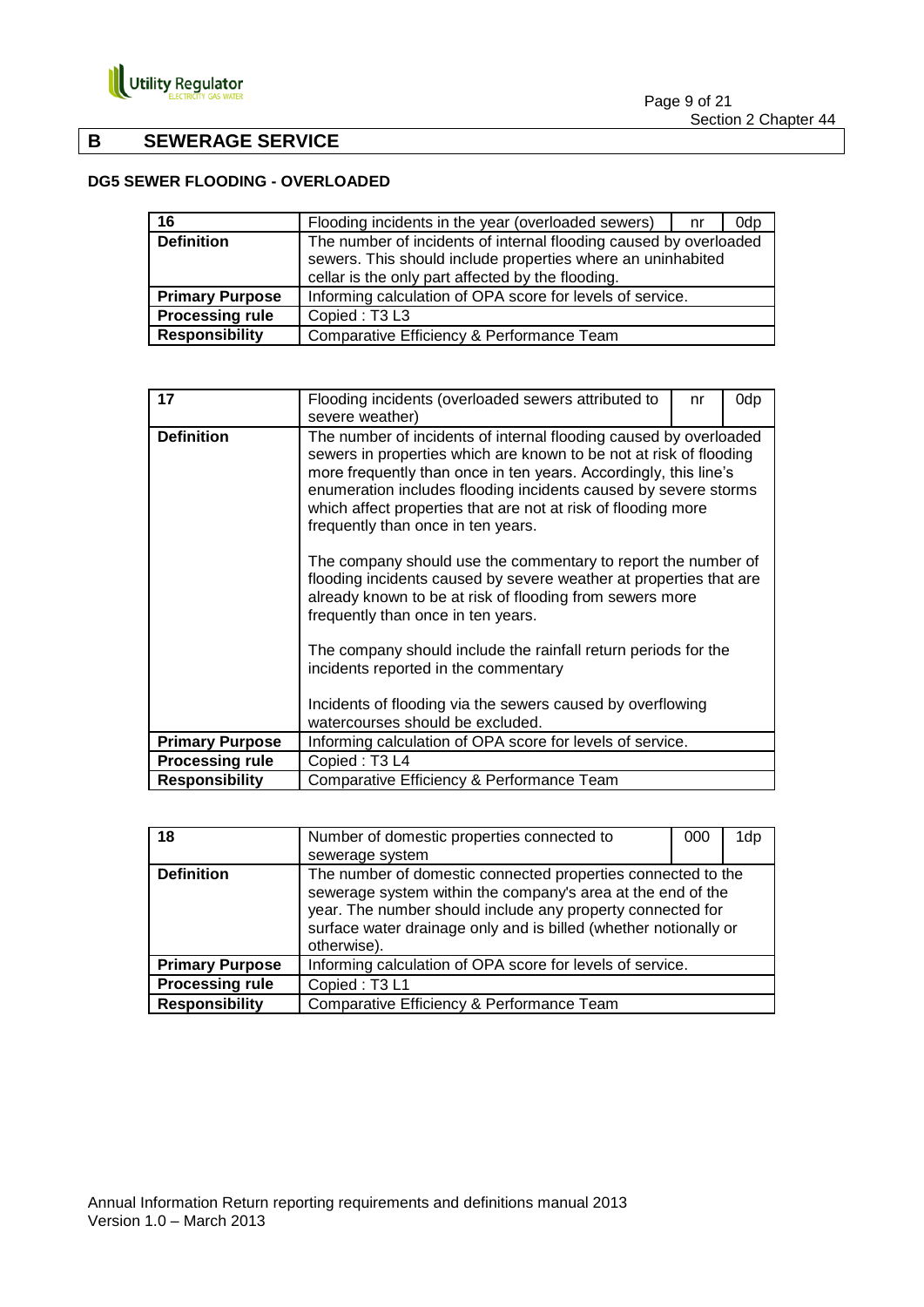

| 19                     | % of domestic properties flooded by overloaded                                                                                                                                                                                          | % | 4dp |
|------------------------|-----------------------------------------------------------------------------------------------------------------------------------------------------------------------------------------------------------------------------------------|---|-----|
|                        | sewers                                                                                                                                                                                                                                  |   |     |
| <b>Definition</b>      | Number of properties affected by an incident of internal flooding<br>caused by overload of a sewer, excluding those incidents resulting<br>from severe weather. The value is expressed as a percentage of<br>total domestic properties. |   |     |
| <b>Primary Purpose</b> | Informing calculation of OPA score for levels of service.                                                                                                                                                                               |   |     |
| <b>Processing rule</b> | Calculated: ((L16-L17)/(L18*1000)) x100                                                                                                                                                                                                 |   |     |
| <b>Responsibility</b>  | Comparative Efficiency & Performance Team                                                                                                                                                                                               |   |     |

## **DG5 SEWER FLOODING – OTHER CAUSES**

| 20                     | Flooding incidents (other causes - equipment<br>failure)                                                                                                                                                                                                                                                                                                             | nr | 0dp |
|------------------------|----------------------------------------------------------------------------------------------------------------------------------------------------------------------------------------------------------------------------------------------------------------------------------------------------------------------------------------------------------------------|----|-----|
| <b>Definition</b>      | The number of incidents of internal flooding caused by the failure<br>or incorrect operation of company apparatus (e.g. non-return (flap)<br>valves, pumping stations, maintenance equipment, penstocks,<br>combined sewer overflows, or real time control systems).<br>Flooding incidents due to third party damage including "customer<br>abuse" must be included. |    |     |
| <b>Primary Purpose</b> | Informing calculation of OPA score for levels of service.                                                                                                                                                                                                                                                                                                            |    |     |
| <b>Processing rule</b> | Copied: T3 L8                                                                                                                                                                                                                                                                                                                                                        |    |     |
| <b>Responsibility</b>  | Comparative Efficiency & Performance Team                                                                                                                                                                                                                                                                                                                            |    |     |

| 21                     | Flooding incidents (other causes - blockages)                                                                                                                                                                                                                                                                          | nr | 0d <sub>p</sub> |
|------------------------|------------------------------------------------------------------------------------------------------------------------------------------------------------------------------------------------------------------------------------------------------------------------------------------------------------------------|----|-----------------|
| <b>Definition</b>      | The number of incidents of internal flooding caused by a complete<br>or partial blockage of the sewer (including siltation) where the<br>sewer itself is still intact. If the blockage is the result of a fracture<br>or deformation of the pipe, it should be included in the 'other<br>causes - collapses' category. |    |                 |
| <b>Primary Purpose</b> | Informing calculation of OPA score for levels of service.                                                                                                                                                                                                                                                              |    |                 |
| <b>Processing rule</b> | Copied T3 L9                                                                                                                                                                                                                                                                                                           |    |                 |
| <b>Responsibility</b>  | Comparative Efficiency & Performance Team                                                                                                                                                                                                                                                                              |    |                 |

| 22                     | Flooding incidents (other causes - collapses)                                                                                                                                                                                                              | nr | 0dp |
|------------------------|------------------------------------------------------------------------------------------------------------------------------------------------------------------------------------------------------------------------------------------------------------|----|-----|
| <b>Definition</b>      | The number of incidents of internal flooding caused by the<br>collapse of a sewer. This line's enumerator should also include<br>incidents due to fracture or deformation. (This does not affect the<br>definition of collapse for reporting in table 16). |    |     |
| <b>Primary Purpose</b> | Informing calculation of OPA score for levels of service.                                                                                                                                                                                                  |    |     |
| <b>Processing rule</b> | Copied: T3 L10                                                                                                                                                                                                                                             |    |     |
| <b>Responsibility</b>  | Comparative Efficiency & Performance Team                                                                                                                                                                                                                  |    |     |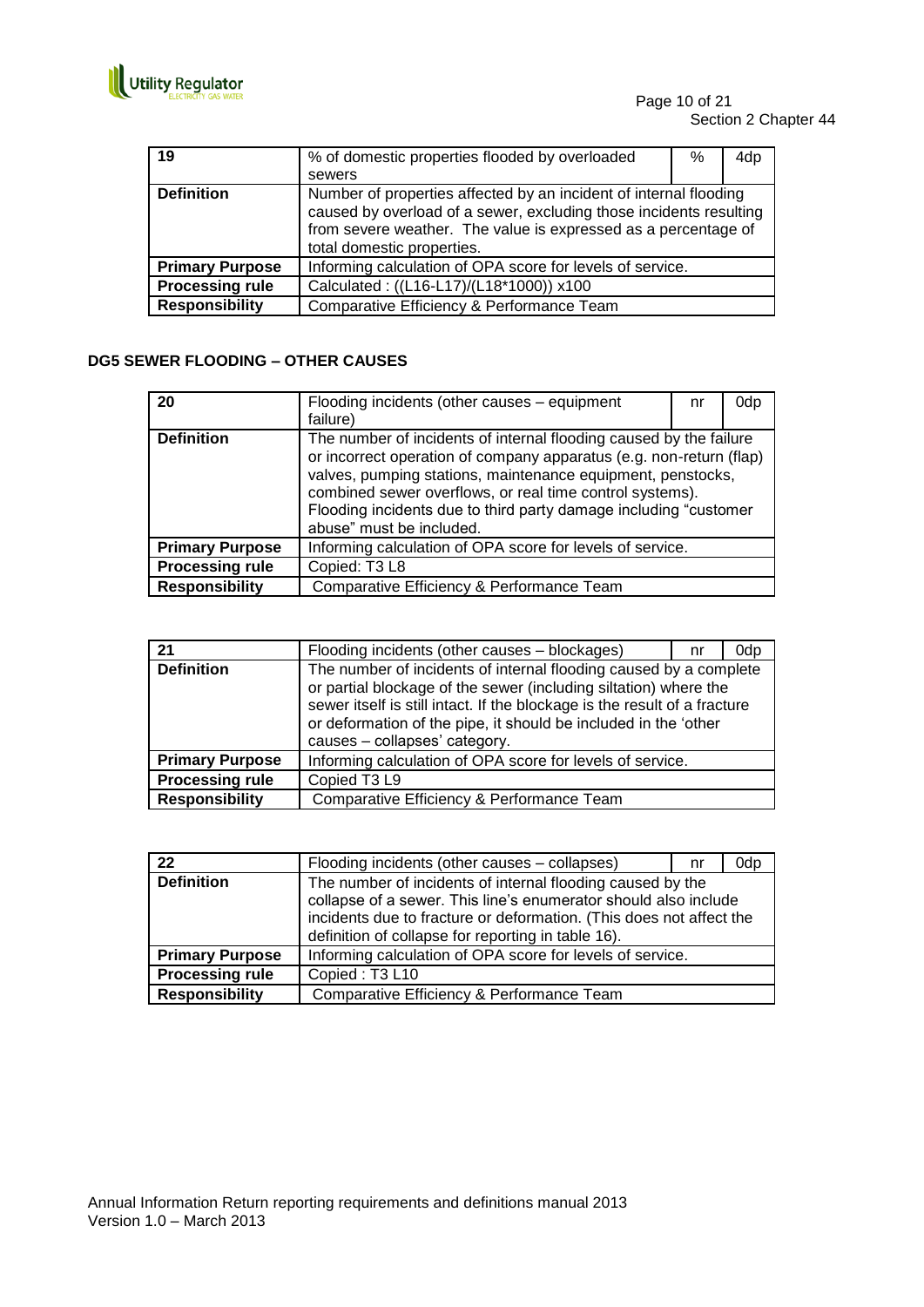

| 23                     | Number of domestic properties connected to<br>sewerage system                                                                                                                                                                                                                | 000 | 1dp |
|------------------------|------------------------------------------------------------------------------------------------------------------------------------------------------------------------------------------------------------------------------------------------------------------------------|-----|-----|
| <b>Definition</b>      | The number of domestic connected properties connected to the<br>sewerage system within the company's area at the end of the<br>year. The number should include any property connected for<br>surface water drainage only and is billed (whether notionally or<br>otherwise). |     |     |
| <b>Primary Purpose</b> | Informing calculation of OPA score for levels of service.                                                                                                                                                                                                                    |     |     |
| <b>Processing rule</b> | Copied: T3L1                                                                                                                                                                                                                                                                 |     |     |
| <b>Responsibility</b>  | Comparative Efficiency & Performance Team                                                                                                                                                                                                                                    |     |     |

| 24                     | % of domestic properties flooded by other causes                                                                                                                                                                  | % | 4dp |
|------------------------|-------------------------------------------------------------------------------------------------------------------------------------------------------------------------------------------------------------------|---|-----|
| <b>Definition</b>      | Number of properties affected by an incident of internal flooding<br>caused by equipment failure in, blockage or collapse of, a sewer.<br>The value is expressed as a percentage of total domestic<br>properties. |   |     |
| <b>Primary Purpose</b> | Informing calculation of OPA score for levels of service.                                                                                                                                                         |   |     |
| <b>Processing rule</b> | Calculated: ((L20+L21+L22)/(L23*1000)) x100                                                                                                                                                                       |   |     |
| <b>Responsibility</b>  | Comparative Efficiency & Performance Team                                                                                                                                                                         |   |     |

## **DG5 - PROPERTIES ON THE 'AT RISK' REGISTER**

| 25                     | 2 in 10 register at end of year                                                                                                               | nr | 0dp |
|------------------------|-----------------------------------------------------------------------------------------------------------------------------------------------|----|-----|
| <b>Definition</b>      | The number of properties which have flooded and are deemed to<br>be at risk of flooding twice or more in ten years at the end of the<br>vear. |    |     |
| <b>Primary Purpose</b> | Informing calculation of OPA score for levels of service.                                                                                     |    |     |
| <b>Processing rule</b> | Copied: T3 L12                                                                                                                                |    |     |
| <b>Responsibility</b>  | Comparative Efficiency & Performance Team                                                                                                     |    |     |

| 26                     | Problems solved due to ESL funding                                                                                                                                                                                                                                                                                                                                                                                                                                                                                                                     | nr | 0dp |  |
|------------------------|--------------------------------------------------------------------------------------------------------------------------------------------------------------------------------------------------------------------------------------------------------------------------------------------------------------------------------------------------------------------------------------------------------------------------------------------------------------------------------------------------------------------------------------------------------|----|-----|--|
| <b>Definition</b>      | The number of properties removed from the 1 in 10 and 2 in 10 "at<br>risk" register by company action. These are properties removed<br>from being at risk of flooding due to company action such as<br>sewer enhancement which is linked to capital investment (for<br>capital maintenance, ESL or SDB purposes) in the sewerage<br>system.<br>The company should use the commentary to explain the reasons<br>why and the number of individual properties added to and<br>subsequently removed from the "at risk" register during the report<br>year. |    |     |  |
|                        |                                                                                                                                                                                                                                                                                                                                                                                                                                                                                                                                                        |    |     |  |
|                        | There must be clear and auditable links between the company's<br>registers and the DG5 balance sheet.                                                                                                                                                                                                                                                                                                                                                                                                                                                  |    |     |  |
| <b>Primary Purpose</b> | Informing calculation of OPA score for levels of service.                                                                                                                                                                                                                                                                                                                                                                                                                                                                                              |    |     |  |
| <b>Processing rule</b> | Input: Planned number of properties to be removed as detailed in                                                                                                                                                                                                                                                                                                                                                                                                                                                                                       |    |     |  |
|                        | the monitoring plan.                                                                                                                                                                                                                                                                                                                                                                                                                                                                                                                                   |    |     |  |
| <b>Responsibility</b>  | Comparative Efficiency & Performance Team                                                                                                                                                                                                                                                                                                                                                                                                                                                                                                              |    |     |  |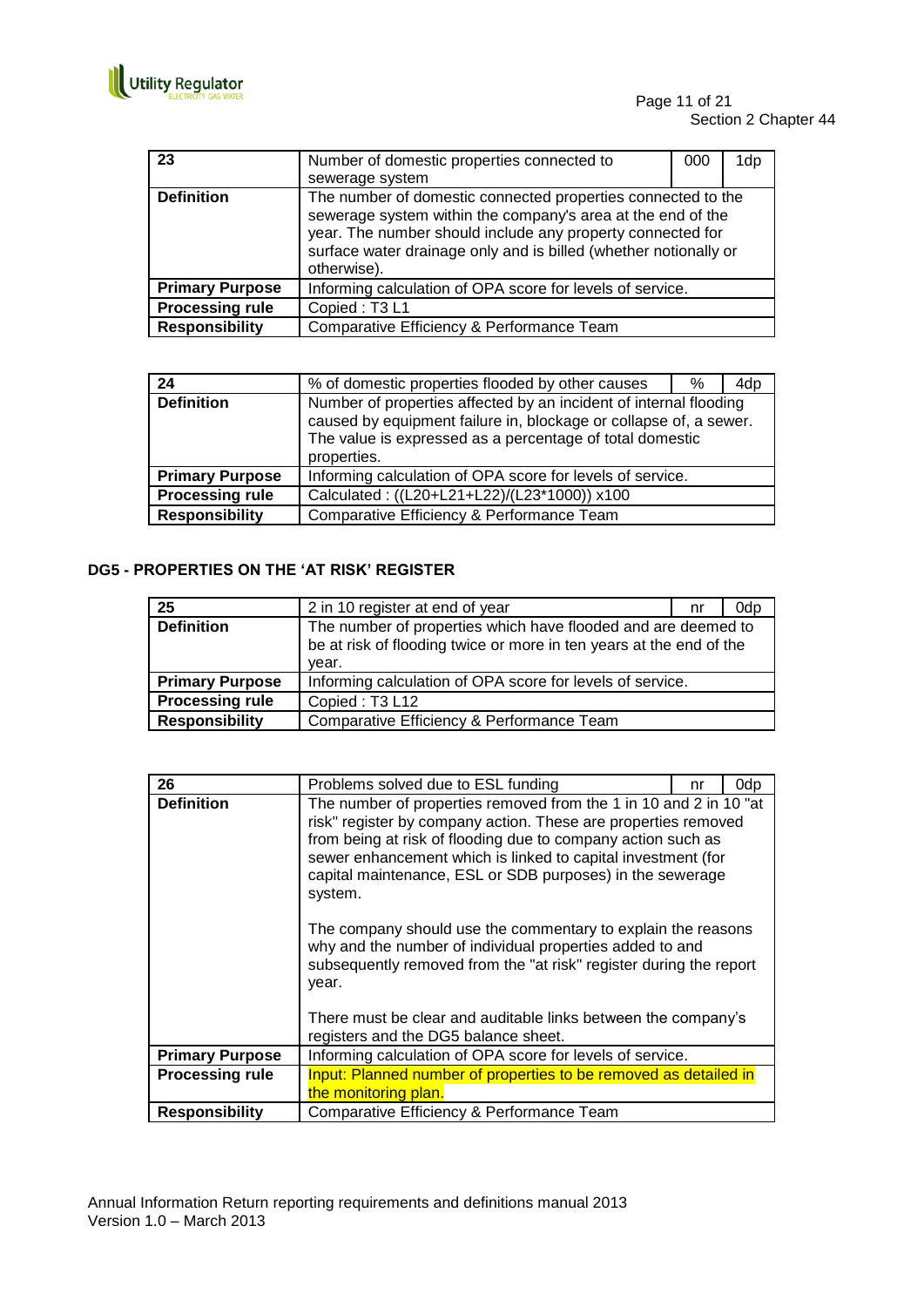

| 27                     | 1 in 10 register at end of year                                   | nr | 0dp |
|------------------------|-------------------------------------------------------------------|----|-----|
| <b>Definition</b>      | The number of properties at risk which have flooded and are       |    |     |
|                        | deemed to be at risk of flooding more than once in ten years (but |    |     |
|                        | less than 2 in 10) at the end of the year.                        |    |     |
| <b>Primary Purpose</b> | Informing calculation of OPA score for levels of service.         |    |     |
| <b>Processing rule</b> | Copied: T3 L13                                                    |    |     |
| <b>Responsibility</b>  | Comparative Efficiency & Performance Team                         |    |     |

| 28                     | Number of domestic properties connected to<br>sewerage system                                                                                                                                                                                                                | 000 | 1dp |
|------------------------|------------------------------------------------------------------------------------------------------------------------------------------------------------------------------------------------------------------------------------------------------------------------------|-----|-----|
| <b>Definition</b>      | The number of domestic connected properties connected to the<br>sewerage system within the company's area at the end of the<br>year. The number should include any property connected for<br>surface water drainage only and is billed (whether notionally or<br>otherwise). |     |     |
| <b>Primary Purpose</b> | Informing calculation of OPA score for levels of service.                                                                                                                                                                                                                    |     |     |
| <b>Processing rule</b> | Copied: T3L1                                                                                                                                                                                                                                                                 |     |     |
| <b>Responsibility</b>  | Comparative Efficiency & Performance Team                                                                                                                                                                                                                                    |     |     |

| 29                     | % of domestic properties considered to be at risk of<br>flooding                                                                                                                                                                                                                                                                                                                                                                | % | 4dp |
|------------------------|---------------------------------------------------------------------------------------------------------------------------------------------------------------------------------------------------------------------------------------------------------------------------------------------------------------------------------------------------------------------------------------------------------------------------------|---|-----|
| <b>Definition</b>      | Number of properties considered to be at risk of flooding by<br>sewage, caused by overload, more frequently than once in ten<br>years. The assessment will be normalised by the number of<br>properties removed as a result of individual companies' enhanced<br>service level allowances (ESL) to address at risk properties in the<br>reporting year. The value is expressed as a percentage of total<br>domestic properties. |   |     |
| <b>Primary Purpose</b> | Informing calculation of OPA score for levels of service.                                                                                                                                                                                                                                                                                                                                                                       |   |     |
| <b>Processing rule</b> | Calculated: (((L25+L26+(L27*0.5)) / (L28*1000)) x 100                                                                                                                                                                                                                                                                                                                                                                           |   |     |
| <b>Responsibility</b>  | Comparative Efficiency & Performance Team                                                                                                                                                                                                                                                                                                                                                                                       |   |     |

## **C SECURITY OF SUPPLY**

## **DG4 HOSEPIPE RESTRICTIONS**

| 30                     | Hosepipe restrictions                                               | nr | 0dp |
|------------------------|---------------------------------------------------------------------|----|-----|
| <b>Definition</b>      | Average number of person weeks of hosepipe restrictions             |    |     |
|                        | imposed by NIW over the reporting period.                           |    |     |
| <b>Primary Purpose</b> | Informing calculation of OPA score for levels of service.           |    |     |
| <b>Processing rule</b> | Input: (Number of person weeks of restrictions / winter population) |    |     |
|                        | $*100$                                                              |    |     |
| <b>Responsibility</b>  | Comparative Efficiency & Performance.                               |    |     |

## **LEAKAGE**

| 31                     | Leakage (Target)                                                                                            | nr | 2dp |
|------------------------|-------------------------------------------------------------------------------------------------------------|----|-----|
| <b>Definition</b>      | An assessment of leakage pre-set performance targets, as<br>published by NI Water in their monitoring plan. |    |     |
| <b>Primary Purpose</b> | Informing calculation of OPA score for levels of service.                                                   |    |     |
| <b>Processing rule</b> | Input: Company's monitoring plans                                                                           |    |     |
| <b>Responsibility</b>  | Comparative Efficiency & Performance Team                                                                   |    |     |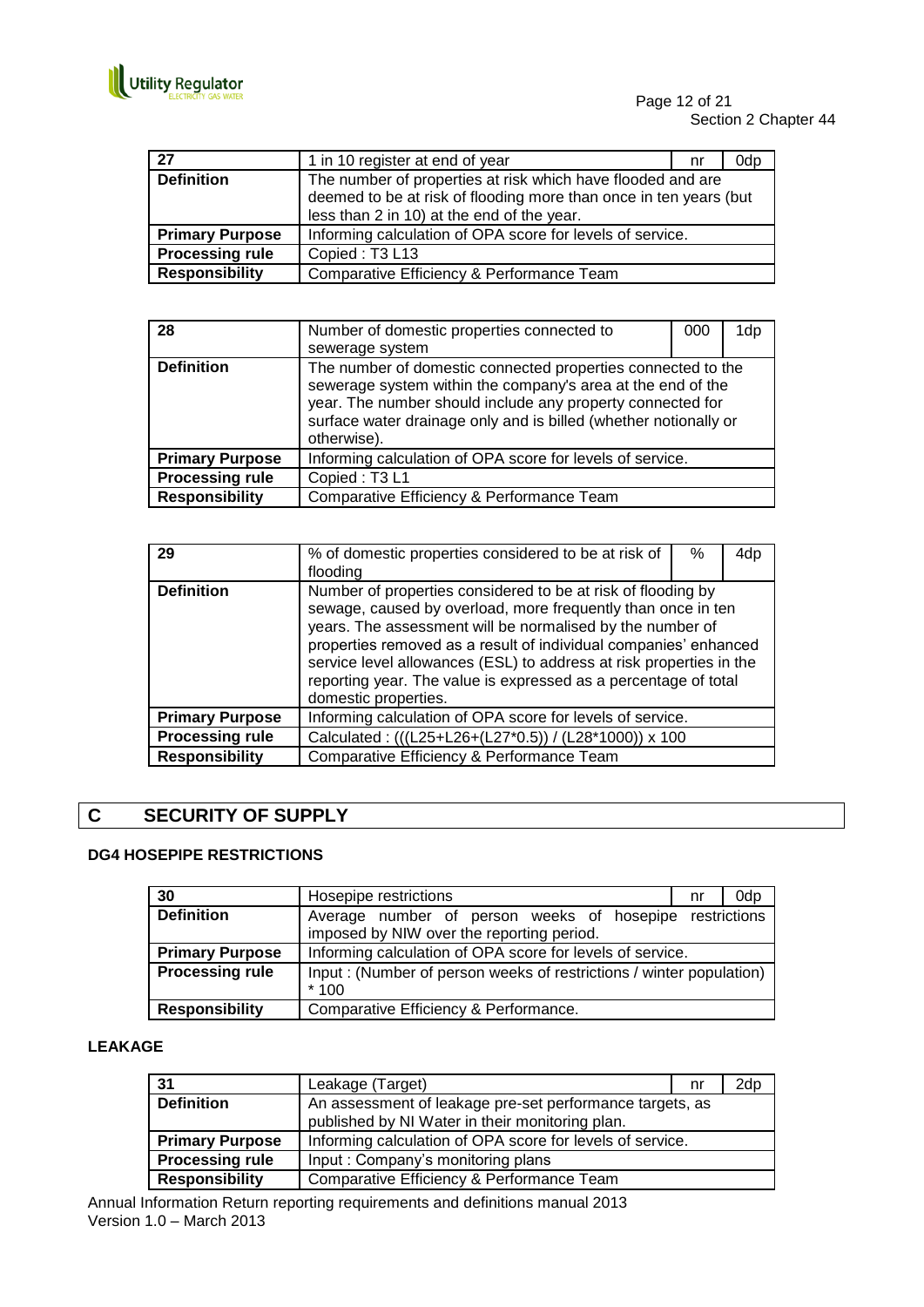

| 32                     | Leakage (Actual)                                                | nr | 2dp |
|------------------------|-----------------------------------------------------------------|----|-----|
| <b>Definition</b>      | An assessment of leakage actual performance, as published by NI |    |     |
|                        | Water in their monitoring plan.                                 |    |     |
| <b>Primary Purpose</b> | Informing calculation of OPA score for levels of service.       |    |     |
| <b>Processing rule</b> | Copied: T10 L25                                                 |    |     |
| <b>Responsibility</b>  | Comparative Efficiency & Performance Team                       |    |     |

| 33                     | % of Leakage target not met                                                                 | nr | 2dp |
|------------------------|---------------------------------------------------------------------------------------------|----|-----|
| <b>Definition</b>      | An assessment of leakage performance where actual performance                               |    |     |
|                        | is compared with pre-set leakage targets, as published by NI                                |    |     |
|                        | Water in their monitoring plan over a three year rolling average.                           |    |     |
| <b>Primary Purpose</b> | Informing calculation of OPA score for levels of service.                                   |    |     |
| <b>Processing rule</b> | Calculated:                                                                                 |    |     |
|                        | 100 – ((Previous 3 years targets / Previous 3 years actual) * 100)                          |    |     |
|                        | N.B. Where the company outperforms the three year target a 0%<br>figure should be returned. |    |     |
| <b>Responsibility</b>  | Comparative Efficiency & Performance Team                                                   |    |     |

## **SECURITY OF SUPPLY – ABSOLUTE PERFORMANCE**

| 34                     | Security of supply index – company's actual based<br>0dp<br>nr<br>on planned level of service                                                                                                                                                                                                                                                                                                                                                                                                                                                                                                         |  |  |
|------------------------|-------------------------------------------------------------------------------------------------------------------------------------------------------------------------------------------------------------------------------------------------------------------------------------------------------------------------------------------------------------------------------------------------------------------------------------------------------------------------------------------------------------------------------------------------------------------------------------------------------|--|--|
| <b>Definition</b>      | Security of supply index calculated using the levels of service the<br>company uses to plan its supply/demand balance.                                                                                                                                                                                                                                                                                                                                                                                                                                                                                |  |  |
|                        | Guidance on the calculation of the security of supply index can be<br>found in Ofwat's RD 03/02. For your calculation, bulk imports and<br>exports should be the agreed or contractual maximum amounts,<br>dry year DI should represent the reporting year DI adjusted to<br>represent dry year demand, and WAFU should be reported in<br>column 1 according to the EA Water Resource Planning<br>Guidelines definition (excluding imports and exports).<br>A score of 100 will indicate that the actual level of service provided<br>to all customers meets or betters the planned level of service. |  |  |
| <b>Primary Purpose</b> | Informing calculation of OPA score for levels of service.                                                                                                                                                                                                                                                                                                                                                                                                                                                                                                                                             |  |  |
| <b>Processing rule</b> | Copied: T10 L31                                                                                                                                                                                                                                                                                                                                                                                                                                                                                                                                                                                       |  |  |
| <b>Responsibility</b>  | Comparative Efficiency & Performance Team                                                                                                                                                                                                                                                                                                                                                                                                                                                                                                                                                             |  |  |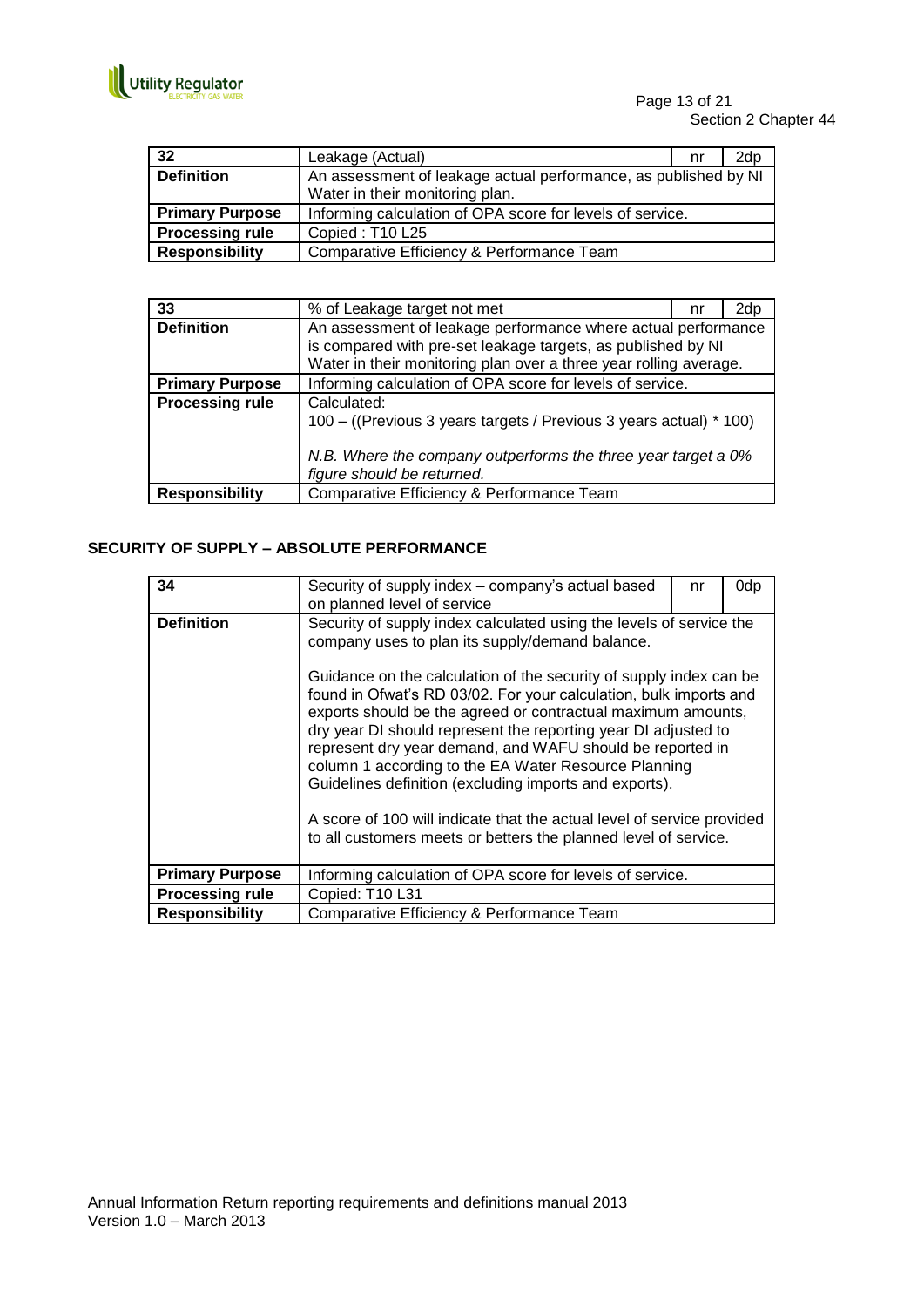

## **SECURITY OF SUPPLY – PERFORMANCE AGAINST TARGET**

| 35                     | Security of supply index - planned (target) levels of<br>service                                                                                                                                                                                                                                                                                                                                                                                                                                                                                                                                                                                                                                                                       | nr | 0dp |
|------------------------|----------------------------------------------------------------------------------------------------------------------------------------------------------------------------------------------------------------------------------------------------------------------------------------------------------------------------------------------------------------------------------------------------------------------------------------------------------------------------------------------------------------------------------------------------------------------------------------------------------------------------------------------------------------------------------------------------------------------------------------|----|-----|
| <b>Definition</b>      | Security of supply index target calculated using the levels of<br>service the company uses to plan its supply/demand balance.<br>Guidance on the calculation of the security of supply index can be<br>found in Ofwat's RD 03/02. For your calculation, bulk imports and<br>exports should be the agreed or contractual maximum amounts,<br>dry year DI should represent the reporting year DI adjusted to<br>represent dry year demand, and WAFU should be reported in<br>column 1 according to the EA Water Resource Planning<br>Guidelines definition (excluding imports and exports).<br>A score of 100 will indicate that the actual level of service provided<br>to all customers meets or betters the planned level of service. |    |     |
| <b>Primary Purpose</b> | Informing calculation of OPA score for levels of service.                                                                                                                                                                                                                                                                                                                                                                                                                                                                                                                                                                                                                                                                              |    |     |
| <b>Processing rule</b> | Input                                                                                                                                                                                                                                                                                                                                                                                                                                                                                                                                                                                                                                                                                                                                  |    |     |
| <b>Responsibility</b>  | Comparative Efficiency & Performance Team                                                                                                                                                                                                                                                                                                                                                                                                                                                                                                                                                                                                                                                                                              |    |     |

| 36                     | Security of supply index – company's actual based<br>on planned level of service                                                                                                                                                                                                                                                                                                                                                                                                                                                   | nr | 0dp |  |
|------------------------|------------------------------------------------------------------------------------------------------------------------------------------------------------------------------------------------------------------------------------------------------------------------------------------------------------------------------------------------------------------------------------------------------------------------------------------------------------------------------------------------------------------------------------|----|-----|--|
| <b>Definition</b>      | Security of supply index calculated using the levels of service the<br>company uses to plan its supply/demand balance.                                                                                                                                                                                                                                                                                                                                                                                                             |    |     |  |
|                        | Guidance on the calculation of the security of supply index can be<br>found in Ofwat's RD 03/02. For your calculation, bulk imports and<br>exports should be the agreed or contractual maximum amounts,<br>dry year DI should represent the reporting year DI adjusted to<br>represent dry year demand, and WAFU should be reported in<br>column 1 according to the EA Water Resource Planning<br>Guidelines definition (excluding imports and exports).<br>A score of 100 will indicate that the actual level of service provided |    |     |  |
|                        | to all customers meets or betters the planned level of service.                                                                                                                                                                                                                                                                                                                                                                                                                                                                    |    |     |  |
| <b>Primary Purpose</b> | Informing calculation of OPA score for levels of service.                                                                                                                                                                                                                                                                                                                                                                                                                                                                          |    |     |  |
| <b>Processing rule</b> | Copied: T10 L31                                                                                                                                                                                                                                                                                                                                                                                                                                                                                                                    |    |     |  |
| <b>Responsibility</b>  | Comparative Efficiency & Performance Team                                                                                                                                                                                                                                                                                                                                                                                                                                                                                          |    |     |  |

| 37                     | % of target not met                                                                                                                                                                                                                                 | % | 2dp |
|------------------------|-----------------------------------------------------------------------------------------------------------------------------------------------------------------------------------------------------------------------------------------------------|---|-----|
| <b>Definition</b>      | An assessment of how the SoSI performance compares to its<br>target which is set in advance by the company and is calculated to<br>incentivise companies to reach their SoSI targets. The figure is a<br>percentage of the target which is not met. |   |     |
| <b>Primary Purpose</b> | Informing calculation of OPA score for levels of service.                                                                                                                                                                                           |   |     |
| <b>Processing rule</b> | Calculated: 100 - ((L36/L35) x100)<br>N.B. Where the company outperforms the target a 0% figure<br>should be returned.                                                                                                                              |   |     |
| <b>Responsibility</b>  | Comparative Efficiency & Performance Team                                                                                                                                                                                                           |   |     |
|                        |                                                                                                                                                                                                                                                     |   |     |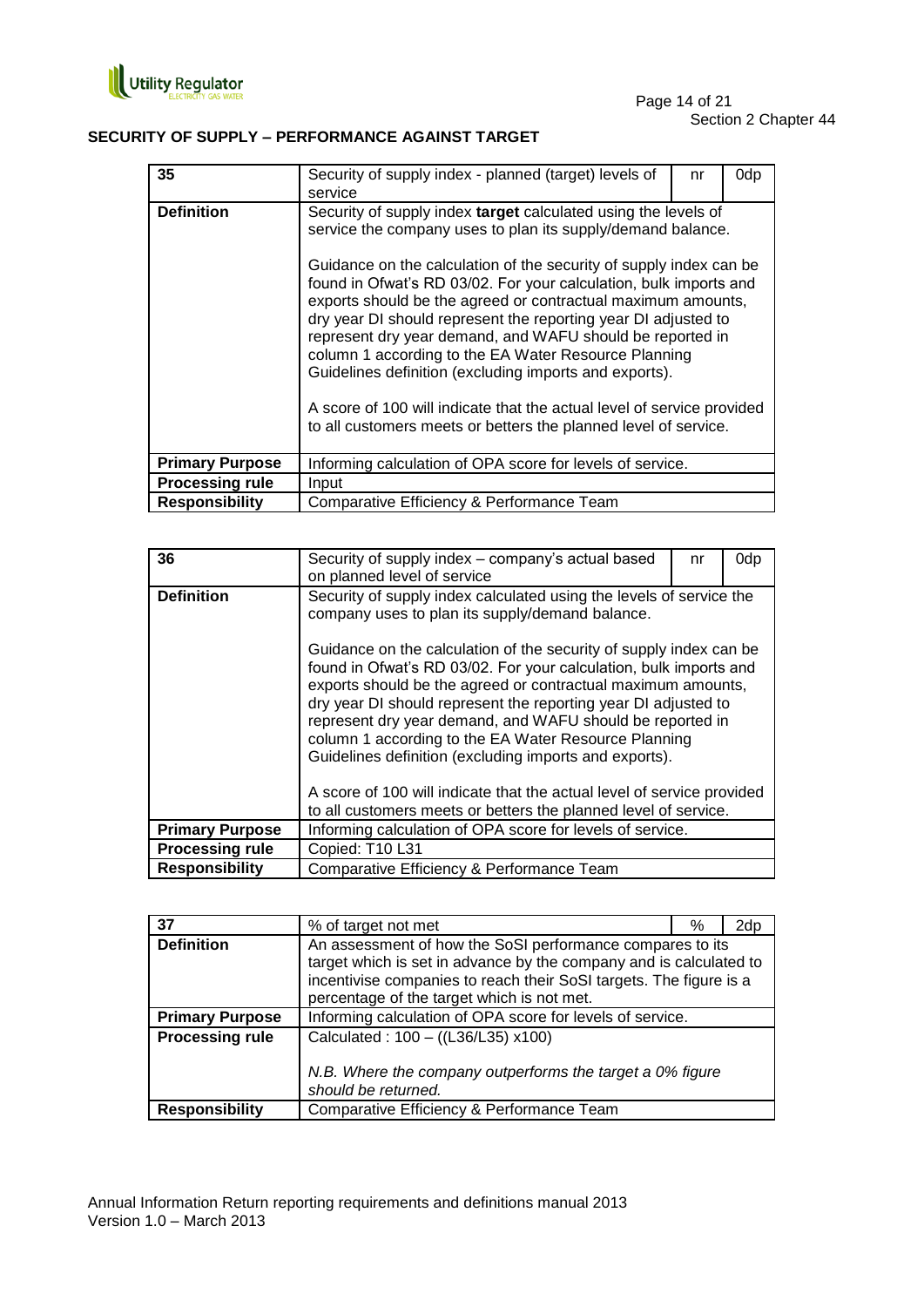

## **D CUSTOMER SERVICE**

## **DG6 – RESPONSE TO BILLING CONTACTS**

| 38                     | Number dealt with within 5 working days                             | nr | 0dp |
|------------------------|---------------------------------------------------------------------|----|-----|
| <b>Definition</b>      | The number of billing contacts dealt with within five working days. |    |     |
| <b>Primary Purpose</b> | Informing calculation of OPA score for levels of service.           |    |     |
| <b>Processing rule</b> | Copied: T4 L2                                                       |    |     |
| <b>Responsibility</b>  | Comparative Efficiency & Performance Team                           |    |     |

| 39                     | Total billing contacts                                    | nr | 0dp |
|------------------------|-----------------------------------------------------------|----|-----|
| <b>Definition</b>      | The total number of billing contacts received.            |    |     |
| <b>Primary Purpose</b> | Informing calculation of OPA score for levels of service. |    |     |
| <b>Processing rule</b> | Copied: T4 L1                                             |    |     |
| <b>Responsibility</b>  | Comparative Efficiency & Performance Team                 |    |     |

| 40                     | % of billing contacts answered within 5 working                  | % | 2dp |
|------------------------|------------------------------------------------------------------|---|-----|
|                        | davs                                                             |   |     |
| <b>Definition</b>      | The number of billing contacts answered within five working days |   |     |
|                        | as a percentage of billing contacts received (DG6).              |   |     |
| <b>Primary Purpose</b> | Informing calculation of OPA score for levels of service.        |   |     |
| <b>Processing rule</b> | Calculated: (L38/L39) x100                                       |   |     |
| <b>Responsibility</b>  | Comparative Efficiency & Performance Team                        |   |     |

## **DG7 - RESPONSE TO WRITTEN COMPLAINTS**

| 41                     | Total written complaints                                     | nr | 0dp |
|------------------------|--------------------------------------------------------------|----|-----|
| <b>Definition</b>      | DG7: Response to written complaints; total - Total number of |    |     |
|                        | written complaints received by company.                      |    |     |
| <b>Primary Purpose</b> | Informing calculation of OPA score for levels of service.    |    |     |
| <b>Processing rule</b> | Copied: T5 L1                                                |    |     |
| <b>Responsibility</b>  | Comparative Efficiency & Performance Team                    |    |     |

| 42                     | Number dealt with within 10 working days                  | nr | 0dp |
|------------------------|-----------------------------------------------------------|----|-----|
| <b>Definition</b>      | DG7: Response to written complaints; number of written    |    |     |
|                        | complaints dealt with within ten working days.            |    |     |
| <b>Primary Purpose</b> | Informing calculation of OPA score for levels of service. |    |     |
| <b>Processing rule</b> | Copied: T5 L2                                             |    |     |
| <b>Responsibility</b>  | Comparative Efficiency & Performance Team                 |    |     |

| 43                     | % of written complaints dealt with within 10 working         | % | 2dp |
|------------------------|--------------------------------------------------------------|---|-----|
|                        | days                                                         |   |     |
| <b>Definition</b>      | The number of written complaints answered within ten working |   |     |
|                        | days as a percentage of written complaints received (DG7).   |   |     |
| <b>Primary Purpose</b> | Informing calculation of OPA score for levels of service.    |   |     |
| <b>Processing rule</b> | Calculated: (L42/L41) x100                                   |   |     |
| <b>Responsibility</b>  | Comparative Efficiency & Performance Team                    |   |     |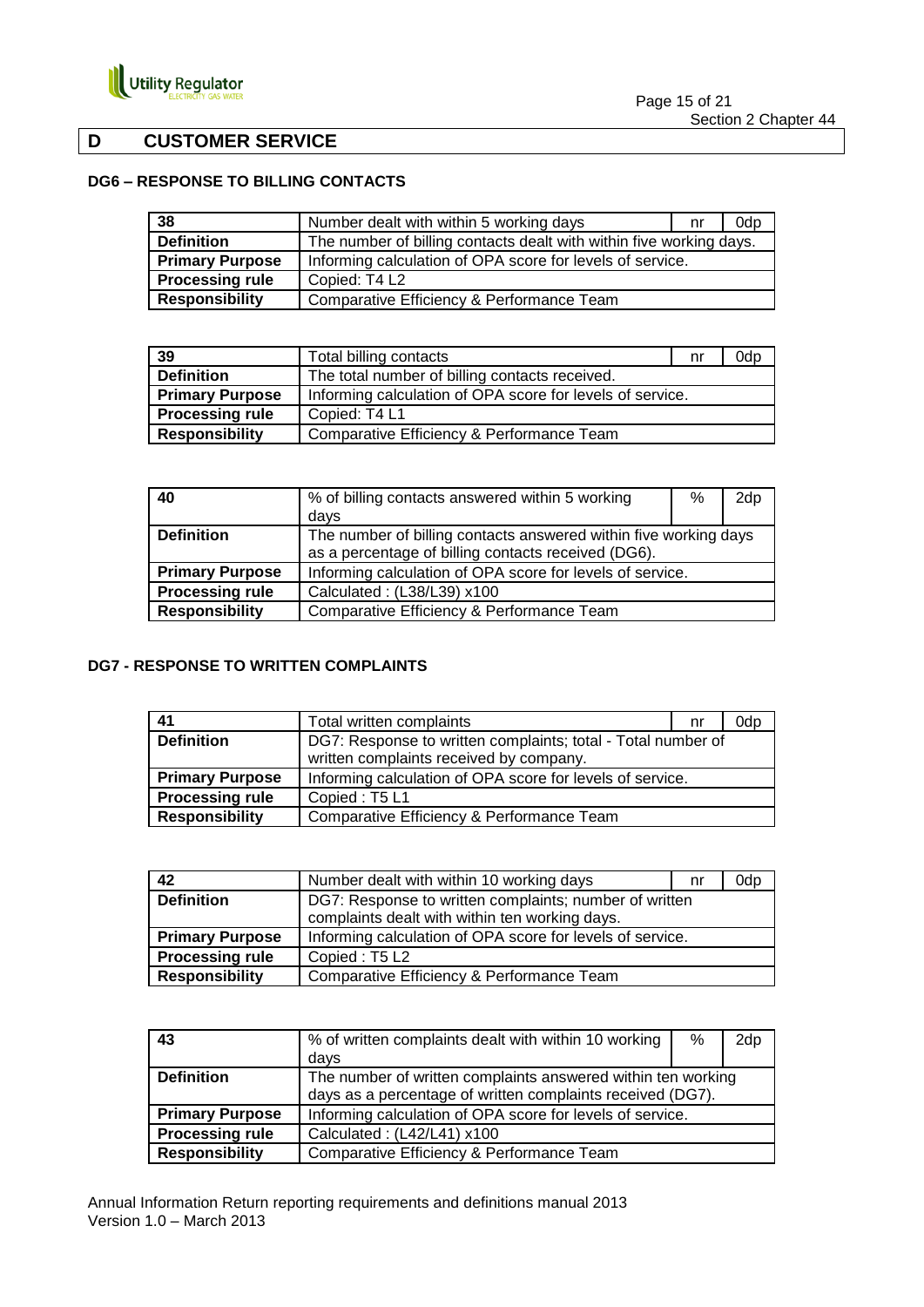

## **DG8 – BILLING METERED CUSTOMERS**

| 44                     | Company or customer readings (or both)                                                                                                  | nr | 0dp |
|------------------------|-----------------------------------------------------------------------------------------------------------------------------------------|----|-----|
| <b>Definition</b>      | The number of customers receiving a bill based on a meter<br>reading (either by the company or the customer) during the report<br>vear. |    |     |
| <b>Primary Purpose</b> | Informing calculation of OPA score for levels of service.                                                                               |    |     |
| <b>Processing rule</b> | Copied: T5 L9                                                                                                                           |    |     |
| <b>Responsibility</b>  | Comparative Efficiency & Performance Team                                                                                               |    |     |

| 45                     | Total metered accounts                                                                                                                                                                                                                                            | nr | 0dp |
|------------------------|-------------------------------------------------------------------------------------------------------------------------------------------------------------------------------------------------------------------------------------------------------------------|----|-----|
| <b>Definition</b>      | This is defined as the number of customers receiving a metered<br>account for water supply only, water supply and sewerage<br>services, or sewerage services only i.e. both households and non-<br>households whose water supply etc. charge is based on a meter. |    |     |
| <b>Primary Purpose</b> | Informing calculation of OPA score for levels of service.                                                                                                                                                                                                         |    |     |
| <b>Processing rule</b> | Copied: T5 L6                                                                                                                                                                                                                                                     |    |     |
| <b>Responsibility</b>  | Comparative Efficiency & Performance Team                                                                                                                                                                                                                         |    |     |

| 46                     | Metered accounts excluded from indicator                                                                                                                                                                                                                                                                                                             | nr | 0dp |
|------------------------|------------------------------------------------------------------------------------------------------------------------------------------------------------------------------------------------------------------------------------------------------------------------------------------------------------------------------------------------------|----|-----|
| <b>Definition</b>      | Exclusions are defined as follows:                                                                                                                                                                                                                                                                                                                   |    |     |
|                        | metered properties which are not charged on the basis of<br>$\bullet$<br>metered consumption (e.g. free supplies or test meters);<br>accounts for properties which have been occupied for less<br>٠<br>than six consecutive months during the report year,<br>including 'void' properties; or<br>complex accounts which are difficult to categorise. |    |     |
| <b>Primary Purpose</b> | Informing calculation of OPA score for levels of service.                                                                                                                                                                                                                                                                                            |    |     |
| <b>Processing rule</b> | Copied: T5L7                                                                                                                                                                                                                                                                                                                                         |    |     |
| <b>Responsibility</b>  | Comparative Efficiency & Performance Team                                                                                                                                                                                                                                                                                                            |    |     |

| 47                     | % of metered accounts which have meter based                    | % | 2dp |
|------------------------|-----------------------------------------------------------------|---|-----|
|                        | <b>bills</b>                                                    |   |     |
| <b>Definition</b>      | The number of bills based on a meter reading as a percentage of |   |     |
|                        | metered accounts (DG8).                                         |   |     |
| <b>Primary Purpose</b> | Informing calculation of OPA score for levels of service.       |   |     |
| <b>Processing rule</b> | Calculated: (L44/(L45-L46)) x100                                |   |     |
| <b>Responsibility</b>  | Comparative Efficiency & Performance Team                       |   |     |

## **DG9 – TELEPHONE CONTACT**

| 48                     | Total number of calls not abandoned                                                                                                                                                                                                                                                                                                           | nr | 0dp |
|------------------------|-----------------------------------------------------------------------------------------------------------------------------------------------------------------------------------------------------------------------------------------------------------------------------------------------------------------------------------------------|----|-----|
| <b>Definition</b>      | The total number of telephone calls received which were not<br>abandoned before a company agent could substantively answer<br>them or, where recorded messages (or answering machines or<br>touch-tone telephones or automatic transactions or interactive<br>voice response systems) are used, before completion of the<br>relevant message. |    |     |
| <b>Primary Purpose</b> | Informing calculation of OPA score for levels of service.                                                                                                                                                                                                                                                                                     |    |     |
| <b>Processing rule</b> | Copied: T5 L15                                                                                                                                                                                                                                                                                                                                |    |     |
| <b>Responsibility</b>  | Comparative Efficiency & Performance Team                                                                                                                                                                                                                                                                                                     |    |     |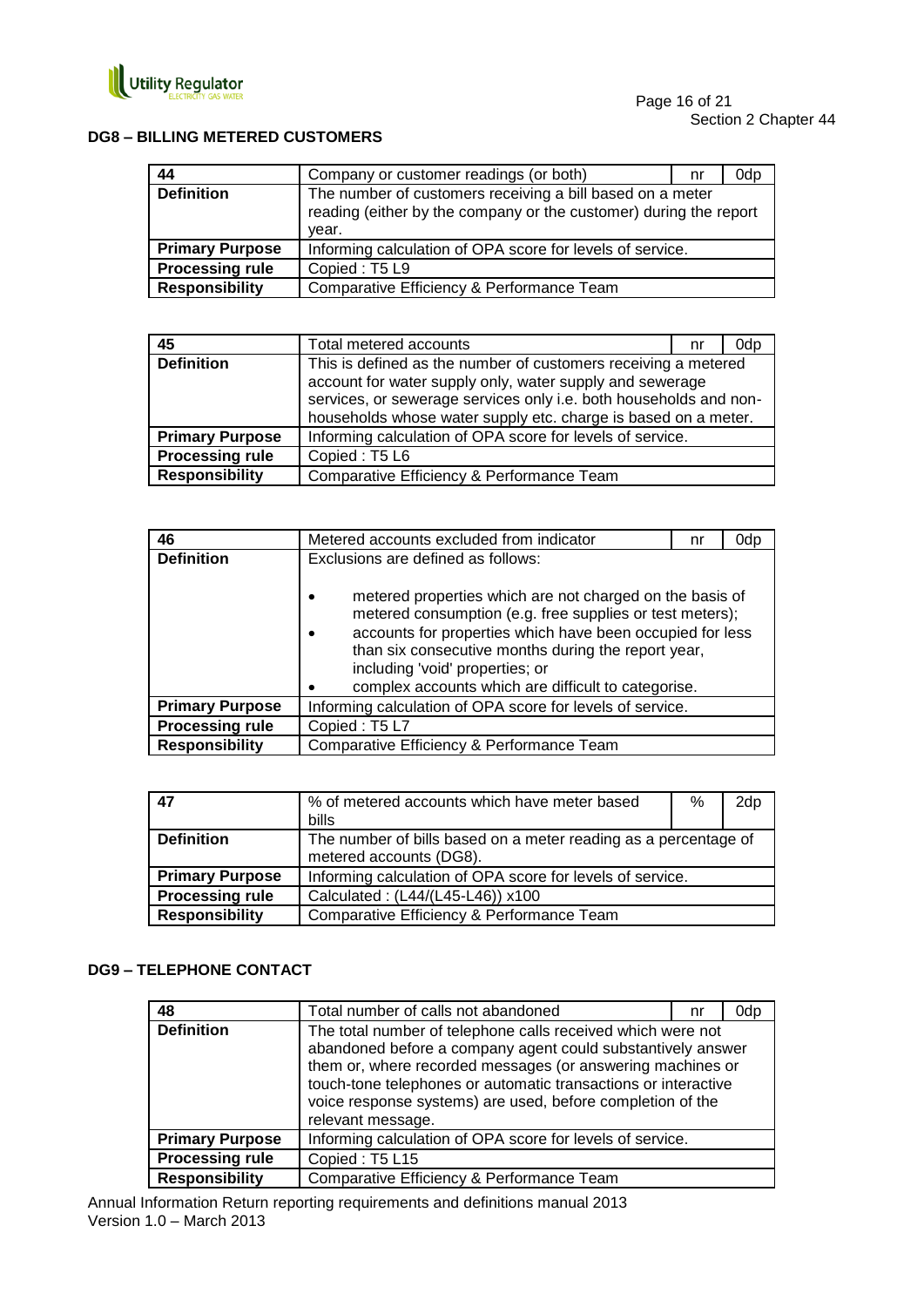

| 49                     | Total calls received on customer contact lines                                                                                                                                                                                                                                                                                                                                                                                                                  | nr | 0dp |
|------------------------|-----------------------------------------------------------------------------------------------------------------------------------------------------------------------------------------------------------------------------------------------------------------------------------------------------------------------------------------------------------------------------------------------------------------------------------------------------------------|----|-----|
| <b>Definition</b>      | This covers all telephone calls to principal advertised customer<br>contact points which can be logged by company monitoring<br>equipment. 'Calls received' is defined as the number of calls which<br>enter the company's telephone system and receive a ringing tone.<br>Calls which receive an engaged tone are to be excluded from this<br>line but will be reflected in Table 5 line 14. Calls to NI Direct Flood<br>Incident Line should not be included. |    |     |
|                        | The company should identify in the commentary the telephone<br>numbers and locations against which it is reporting and<br>information on the number of calls received through the NI Direct<br>Flood Incident Line.                                                                                                                                                                                                                                             |    |     |
| <b>Primary Purpose</b> | Informing calculation of OPA score for levels of service.                                                                                                                                                                                                                                                                                                                                                                                                       |    |     |
| <b>Processing rule</b> | Copied: T5 L13                                                                                                                                                                                                                                                                                                                                                                                                                                                  |    |     |
| <b>Responsibility</b>  | Comparative Efficiency & Performance Team                                                                                                                                                                                                                                                                                                                                                                                                                       |    |     |

| 50                     | % Calls not abandoned                                        | ℅ | 2d <sub>p</sub> |
|------------------------|--------------------------------------------------------------|---|-----------------|
| <b>Definition</b>      | This figure outlines the amount of calls the company has not |   |                 |
|                        | abandoned as a % of total calls received of company lines.   |   |                 |
| <b>Primary Purpose</b> | Informing calculation of OPA score for levels of service.    |   |                 |
| <b>Processing rule</b> | Calculated: (L48/L49) x100                                   |   |                 |
| <b>Responsibility</b>  | Comparative Efficiency & Performance Team                    |   |                 |

| 51                     | All lines busy                                                                                                                                                                                                           | nr | 0dp |
|------------------------|--------------------------------------------------------------------------------------------------------------------------------------------------------------------------------------------------------------------------|----|-----|
| <b>Definition</b>      | The total number of calls into the principal advertised customer<br>contact points that receive engaged tones, or are advised that the<br>company is unable to take their call, are to be reported against this<br>line. |    |     |
| <b>Primary Purpose</b> | Informing calculation of OPA score for levels of service.                                                                                                                                                                |    |     |
| <b>Processing rule</b> | Copied: T5 L14                                                                                                                                                                                                           |    |     |
| <b>Responsibility</b>  | Comparative Efficiency & Performance Team                                                                                                                                                                                |    |     |

| 52                     | % Calls not engaged                                         | ℅ | 2dp |
|------------------------|-------------------------------------------------------------|---|-----|
| <b>Definition</b>      | This figure outlines the amount of calls not engaged as a % |   |     |
|                        | of total calls received of company lines.                   |   |     |
| <b>Primary Purpose</b> | Informing calculation of OPA score for levels of service.   |   |     |
| <b>Processing rule</b> | Calculated: (1 - (L51/(L49+L51))) x100                      |   |     |
| <b>Responsibility</b>  | Comparative Efficiency & Performance Team                   |   |     |

| 53                     | Call handling satisfaction                                     | nr | 2dp |
|------------------------|----------------------------------------------------------------|----|-----|
| <b>Definition</b>      | The annual satisfaction score generated by 4 waves of customer |    |     |
|                        | surveys.                                                       |    |     |
| <b>Primary Purpose</b> | Informing calculation of OPA score for levels of service.      |    |     |
| <b>Processing rule</b> | Copied: T5 L16                                                 |    |     |
| <b>Responsibility</b>  | Comparative Efficiency & Performance Team                      |    |     |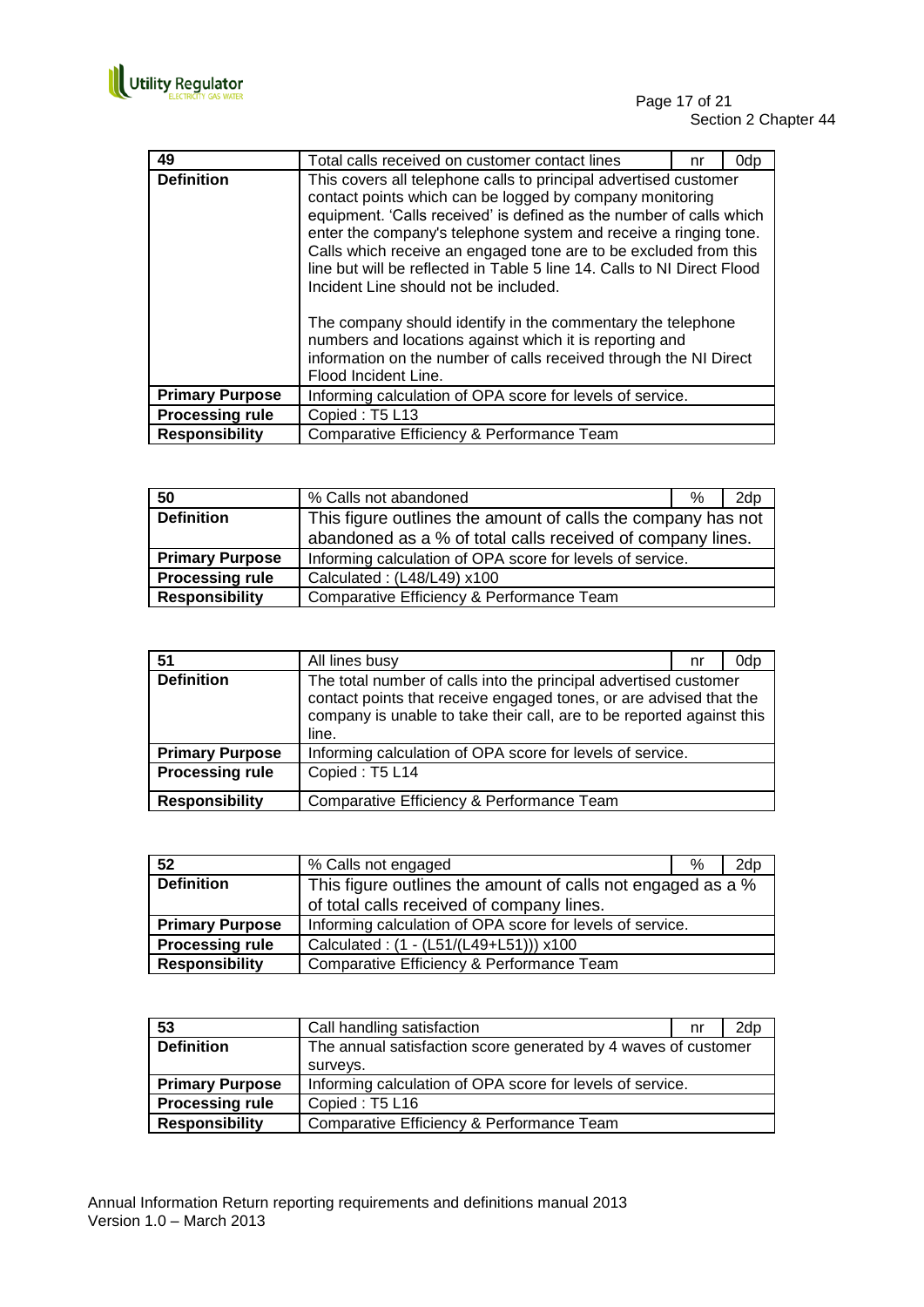

Page 18 of 21 Section 2 Chapter 44

## **E ENVIRONMENTAL PERFORMANCE**

## **POLLUTION INCIDENTS**

| 54                     | Number of High & Medium category pollution                       | nr | 0dp |
|------------------------|------------------------------------------------------------------|----|-----|
|                        | incidents (Sewage)                                               |    |     |
| <b>Definition</b>      | Number of High and Medium category pollution incidents resulting |    |     |
|                        | from NIW's sewage collection and treatment activities            |    |     |
| <b>Primary Purpose</b> | Informing calculation of OPA score for levels of service.        |    |     |
| <b>Processing rule</b> | Input                                                            |    |     |
| <b>Responsibility</b>  | Comparative Efficiency & Performance Team                        |    |     |

| 55                     | Equivalent population served (resident)                                                                                                                                                                                                                         | 000 | 2d <sub>p</sub> |
|------------------------|-----------------------------------------------------------------------------------------------------------------------------------------------------------------------------------------------------------------------------------------------------------------|-----|-----------------|
| <b>Definition</b>      | Equivalent population should be calculated on the basis of 60g<br>BOD <sub>5</sub> per capita per day. Domestic population, trade effluent and<br>tankered in effluents should be included in calculation. No account<br>should be taken of holiday population. |     |                 |
| <b>Primary Purpose</b> | Informing calculation of OPA score for levels of service.                                                                                                                                                                                                       |     |                 |
| <b>Processing rule</b> | Copied: T15 L6                                                                                                                                                                                                                                                  |     |                 |
| <b>Responsibility</b>  | Comparative Efficiency & Performance Team                                                                                                                                                                                                                       |     |                 |

| 56                     | Number of High and Medium sewage incidents per<br>million resident population equivalent (pe) served.                                                                                | nr | 2dp |
|------------------------|--------------------------------------------------------------------------------------------------------------------------------------------------------------------------------------|----|-----|
| <b>Definition</b>      | Number of High and Medium category pollution incidents resulting<br>from NIW's sewage collection and treatment activities per million<br>resident population equivalent (pe) served. |    |     |
| <b>Primary Purpose</b> | Informing calculation of OPA score for levels of service.                                                                                                                            |    |     |
| <b>Processing rule</b> | Calculated: (L54 / (L55/1000))                                                                                                                                                       |    |     |
| <b>Responsibility</b>  | Comparative Efficiency & Performance Team                                                                                                                                            |    |     |

| $\overline{57}$        | Number of Low category pollution incidents                      | nr | 0dp |
|------------------------|-----------------------------------------------------------------|----|-----|
|                        | (Sewage)                                                        |    |     |
| <b>Definition</b>      | Number of Low category pollution incidents resulting from NIW's |    |     |
|                        | sewage collection and treatment activities                      |    |     |
| <b>Primary Purpose</b> | Informing calculation of OPA score for levels of service.       |    |     |
| <b>Processing rule</b> | Input                                                           |    |     |
| <b>Responsibility</b>  | Comparative Efficiency & Performance Team                       |    |     |

| 58                     | Number of Low sewage incidents per million                                                                                                                               | nr | 2dp |
|------------------------|--------------------------------------------------------------------------------------------------------------------------------------------------------------------------|----|-----|
|                        | resident population equivalent (pe) served.                                                                                                                              |    |     |
| <b>Definition</b>      | Number of Low category pollution incidents resulting from NIW's<br>sewage collection and treatment activities per million resident<br>population equivalent (pe) served. |    |     |
| <b>Primary Purpose</b> | Informing calculation of OPA score for levels of service.                                                                                                                |    |     |
| <b>Processing rule</b> | Calculated: (L57 / (L55/1000))                                                                                                                                           |    |     |
| <b>Responsibility</b>  | Comparative Efficiency & Performance Team                                                                                                                                |    |     |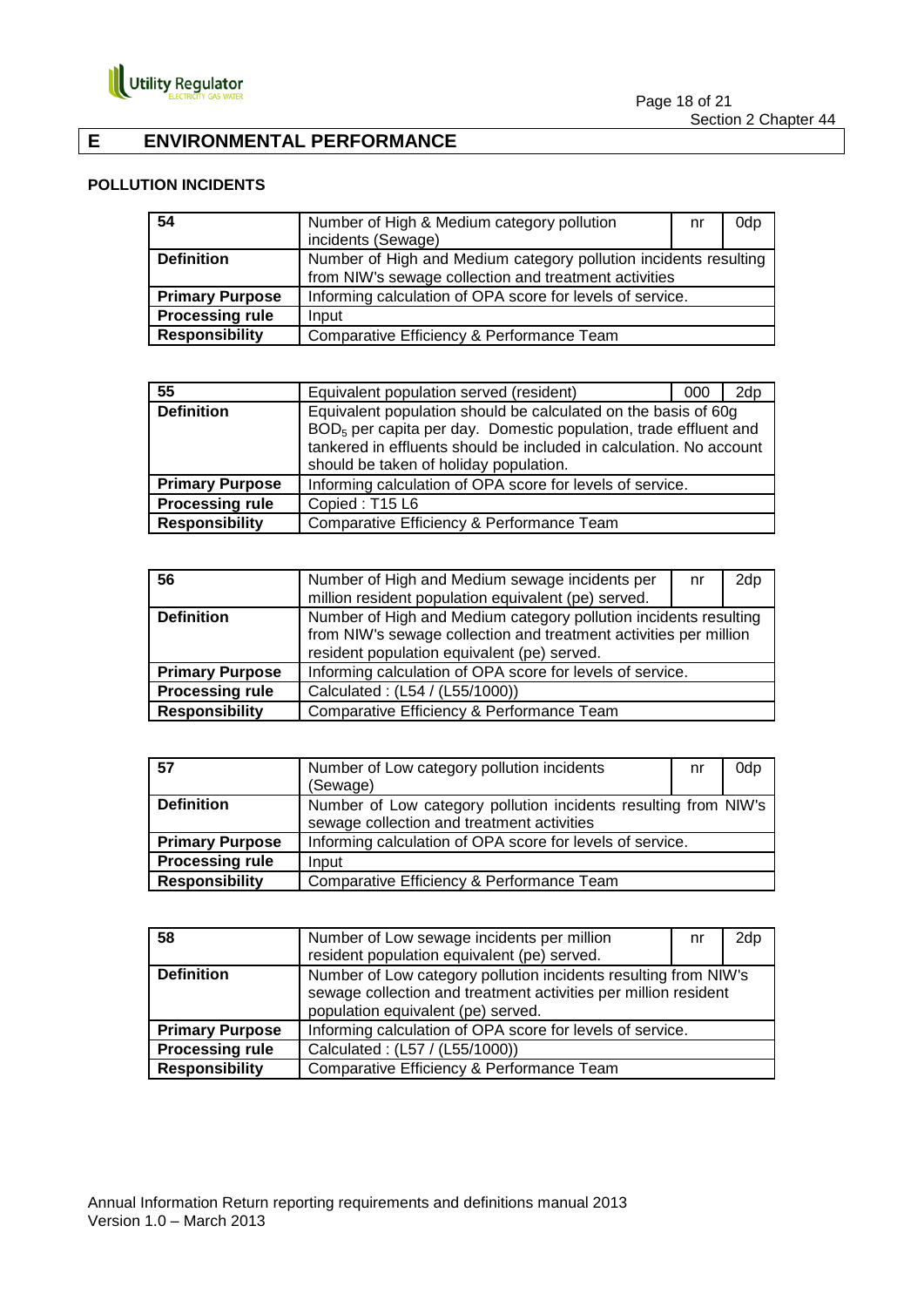

| 59                     | Number of High and Medium category pollution<br>incidents (Water)                                                           | Nr | 0dp |
|------------------------|-----------------------------------------------------------------------------------------------------------------------------|----|-----|
| <b>Definition</b>      | Number of High and Medium category pollution incidents resulting<br>from NIW's water treatment and distribution activities. |    |     |
| <b>Primary Purpose</b> | Informing calculation of OPA score for levels of service.                                                                   |    |     |
| <b>Processing rule</b> | Input                                                                                                                       |    |     |
| <b>Responsibility</b>  | Comparative Efficiency & Performance.                                                                                       |    |     |

| 60                     | <b>Winter Population</b>                                                                                                                                                                                                                                       | 000 | 2dn |
|------------------------|----------------------------------------------------------------------------------------------------------------------------------------------------------------------------------------------------------------------------------------------------------------|-----|-----|
| <b>Definition</b>      | Population supplied during the reporting year in the company's area<br>of supply. Include population served by bulk supplies received. The<br>population should be obtained from the most recent NISRA<br>estimates, or the company update of these estimates. |     |     |
| <b>Primary Purpose</b> | Informing calculation of OPA score for levels of service.                                                                                                                                                                                                      |     |     |
| <b>Processing rule</b> | Copied: T2 L20                                                                                                                                                                                                                                                 |     |     |
| <b>Responsibility</b>  | Comparative Efficiency & Performance Team                                                                                                                                                                                                                      |     |     |

| 61                     | Number of High and Medium water incidents per<br>million resident population served.                                                                                  | nr | 2dp |
|------------------------|-----------------------------------------------------------------------------------------------------------------------------------------------------------------------|----|-----|
| <b>Definition</b>      | Number of High and Medium category pollution incidents resulting<br>from NIW's water treatment and distribution activities per million<br>resident population served. |    |     |
| <b>Primary Purpose</b> | Informing calculation of OPA score for levels of service.                                                                                                             |    |     |
| <b>Processing rule</b> | Calculated: (L59 / (L60/1000))                                                                                                                                        |    |     |
| <b>Responsibility</b>  | Comparative Efficiency & Performance Team                                                                                                                             |    |     |

## **SEWAGE – SLUDGE DISPOSAL**

| 62                     | Percentage unsatisfactory sludge disposal                                                                                                                  | % | 2dp |
|------------------------|------------------------------------------------------------------------------------------------------------------------------------------------------------|---|-----|
| <b>Definition</b>      | Percentage of total sludge disposal that is unsatisfactory.<br>Give reasons for unsatisfactory disposal in the commentary and<br>the percentages affected. |   |     |
| <b>Primary Purpose</b> | Informing calculation of OPA score for levels of service.                                                                                                  |   |     |
| <b>Processing rule</b> | Copied: T15 L14                                                                                                                                            |   |     |
| <b>Responsibility</b>  | Comparative Efficiency & Performance Team                                                                                                                  |   |     |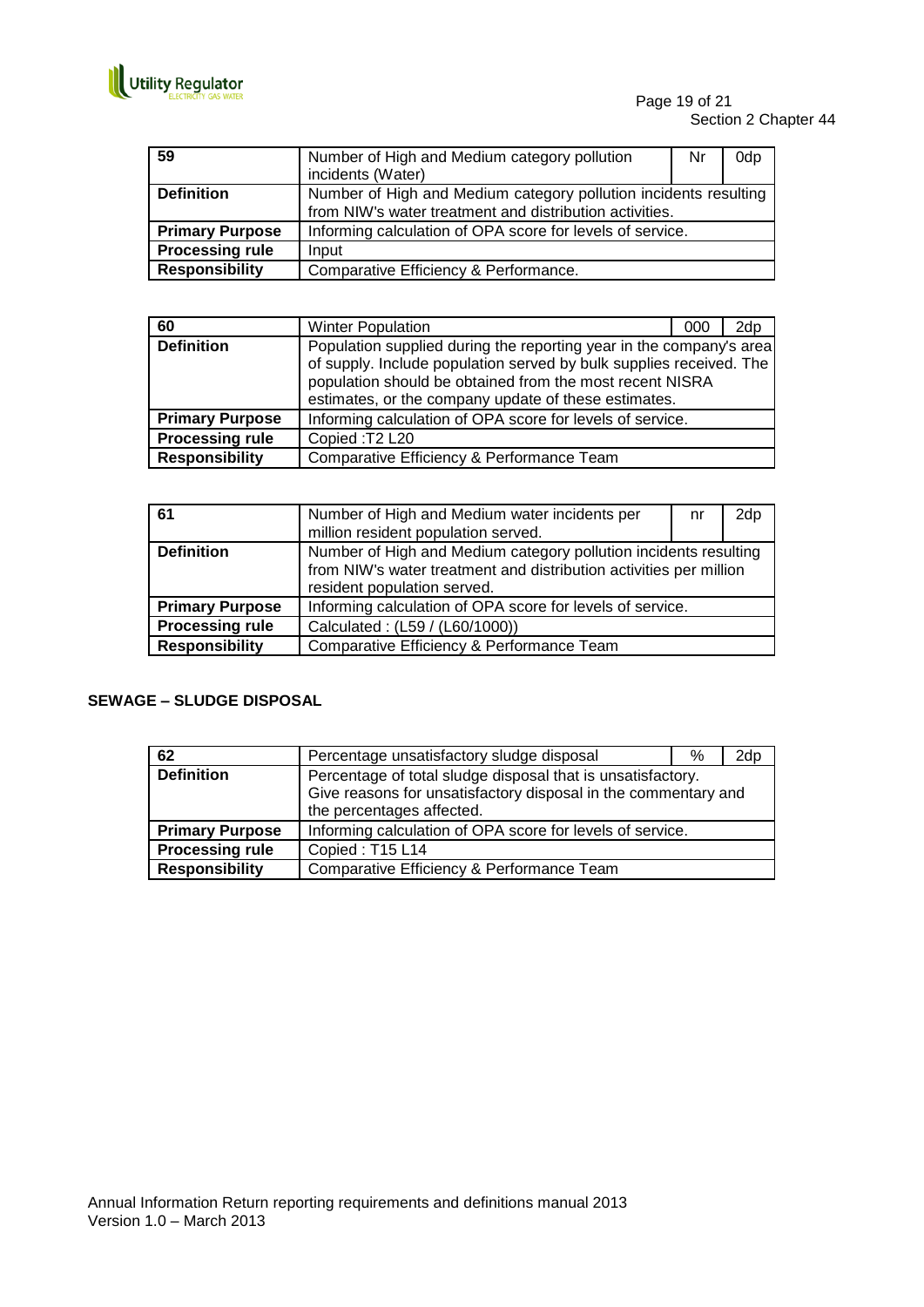

## **SEWERAGE SERVICE – BREACH OF CONSENT**

| 63                     | WwTW Discharge consent compliance                                                                                                                                                                                                                                                                                                                                                                                                                                                                                                   | % | 2dp |
|------------------------|-------------------------------------------------------------------------------------------------------------------------------------------------------------------------------------------------------------------------------------------------------------------------------------------------------------------------------------------------------------------------------------------------------------------------------------------------------------------------------------------------------------------------------------|---|-----|
| <b>Definition</b>      | Percentage population equivalent (pe) served by NI Water<br>WwTWs that do not comply with:<br>The LUT discharge consent conditions for Biochemical<br>i.<br>(BOD), Suspended Solids (SS) and Ammonia (NH <sub>4</sub> ) and,<br>Annual averages for Phosphorus (P)<br>ii.<br>under either the Water Order or UWWTD.<br>No account should be taken of holiday or other transient<br>population.<br>This figure should include :<br>PPP works,<br>WOC and UWWTD failures,<br>This figure should exclude:<br>Upper tier limit failures |   |     |
| <b>Primary Purpose</b> | Informing calculation of OPA score for levels of service.                                                                                                                                                                                                                                                                                                                                                                                                                                                                           |   |     |
| <b>Processing rule</b> | Input                                                                                                                                                                                                                                                                                                                                                                                                                                                                                                                               |   |     |
| <b>Responsibility</b>  | Comparative Efficiency & Performance.                                                                                                                                                                                                                                                                                                                                                                                                                                                                                               |   |     |